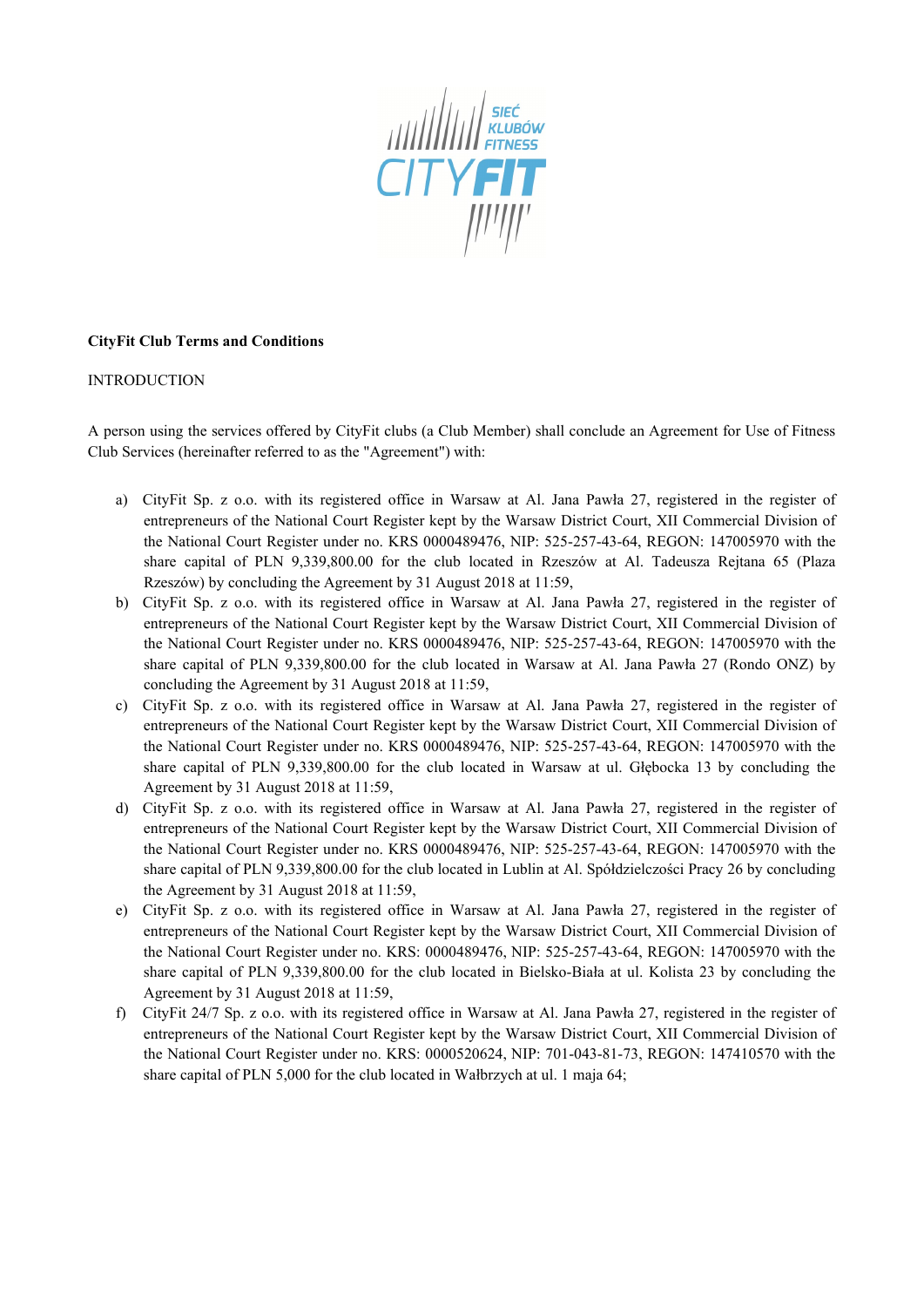

- g) CityFit Sp. z o.o. with its registered office in Warsaw at Al. Jana Pawła 27, registered in the register of entrepreneurs of the National Court Register kept by the Warsaw District Court, XII Commercial Division of the National Court Register under no. KRS: 0000489476, NIP: 525-257-43-64, REGON: 147005970 with the share capital of PLN 9,339,800.00 for the club located in Gdańsk at ul. Aleja Grunwaldzka 472 A by concluding the Agreement by 31 August 2018 at 11:59,
- h) CityFit Sp. z o.o. with its registered office in Warsaw at Al. Jana Pawła 27, registered in the register of entrepreneurs of the National Court Register kept by the Warsaw District Court, XII Commercial Division of the National Court Register under no. KRS: 0000489476, NIP: 525-257-43-64, REGON: 147005970 with the share capital of PLN 9,339,800.00 for the club located in Katowice at ul. Rynek 12 by concluding the Agreement by 31 August 2018 at 11:59,
- i) CityFit Sp. z o.o. with its registered office in Warsaw at Al. Jana Pawła 27, registered in the register of entrepreneurs of the National Court Register kept by the Warsaw District Court, XII Commercial Division of the National Court Register under no. KRS: 0000489476, NIP: 525-257-43-64, REGON: 147005970 with the share capital of PLN 9,339,800.00 for the club located in Bydgoszcz at ul. Kruszwicka 1 by concluding the Agreement by 31 August 2018 at 11:59,
- j) CityFit Sp. z o.o. with its registered office in Warsaw at Al. Jana Pawła 27, registered in the register of entrepreneurs of the National Court Register kept by the Warsaw District Court, XII Commercial Division of the National Court Register under no. KRS 0000489476, NIP: 525-257-43-64, REGON: 147005970 with the share capital of PLN 9,339,800.00 for the club located in Wrocław at ul. Szewska 3A by concluding the Agreement by 31 August 2018 at 11:59,
- k) CityFit Membership Sp. z o.o. with its registered office in Warsaw at Al. Jana Pawła 27, registered in the register of entrepreneurs of the National Court Register kept by the Warsaw District Court, XII Commercial Division of the National Court Register under no. KRS: 0000616392, NIP: 5272769131, REGON: 364381649 with the share capital of PLN 5,000 for the club located in Wrocław at ul. Sucha 1, in Białystok at ul. Wrocławska 20, in Chorzów at ul. Parkowa 20, in Cracow at ul. Armii Krajowej 25, in Warsaw Rondo Wiatraczna at ul. Grochowska 207, in Poznań at ul. Al. Solidarności 47 (Galeria Pestka), in Warsaw at ul. Młynarska 8/12 (Wola Plaza), in Warsaw at ul. Al. Jerozolimskie 148 (Reduta), in Toruń at ul. Broniewskiego 90 (Toruń Plaza), in Warsaw at ul. Powsińska 31 (Warszawa Sadyba Best Mall), in Gliwice at ul. Zwycięstwa 52A, in Lublin at ul. Lipowa 13 (Lublin Plaza), in Gdańsk at ul. Targ Sienny 7 (Forum Gdańsk), in Lublin at ul. Tomasza Zana 19 (Lublin Zana) and from 31 August 2018 at 12:00 for the club located in Rzeszów at ul. Al. Tadeusza Rejtana 65 (Plaza Rzeszów), in Warsaw at ul. Twarda 18 (Rondo ONZ), in Warsaw at ul. Głębocka 13, in Lublin at Al. Spółdzielczości Pracy 26, in Bielsko-Biała at ul. Kolista 23, in Gdańsk at ul. Aleja Grunwaldzka 472 A, in Katowice at ul. Rynek 12, in Bydgoszcz at ul. Kruszwicka 1, in Wrocław at ul. Szewska 3A;
- l) The companies mentioned above reserve the right to establish cooperation with each other in order to sell Passes enabling customers to use more clubs, therefore for customers who purchased membership before 31 August 2018 at 11:59 and wish to extend the membership by the possibility of using more clubs, the company with which the Club Member has already concluded an Agreement remains a party to the Agreement.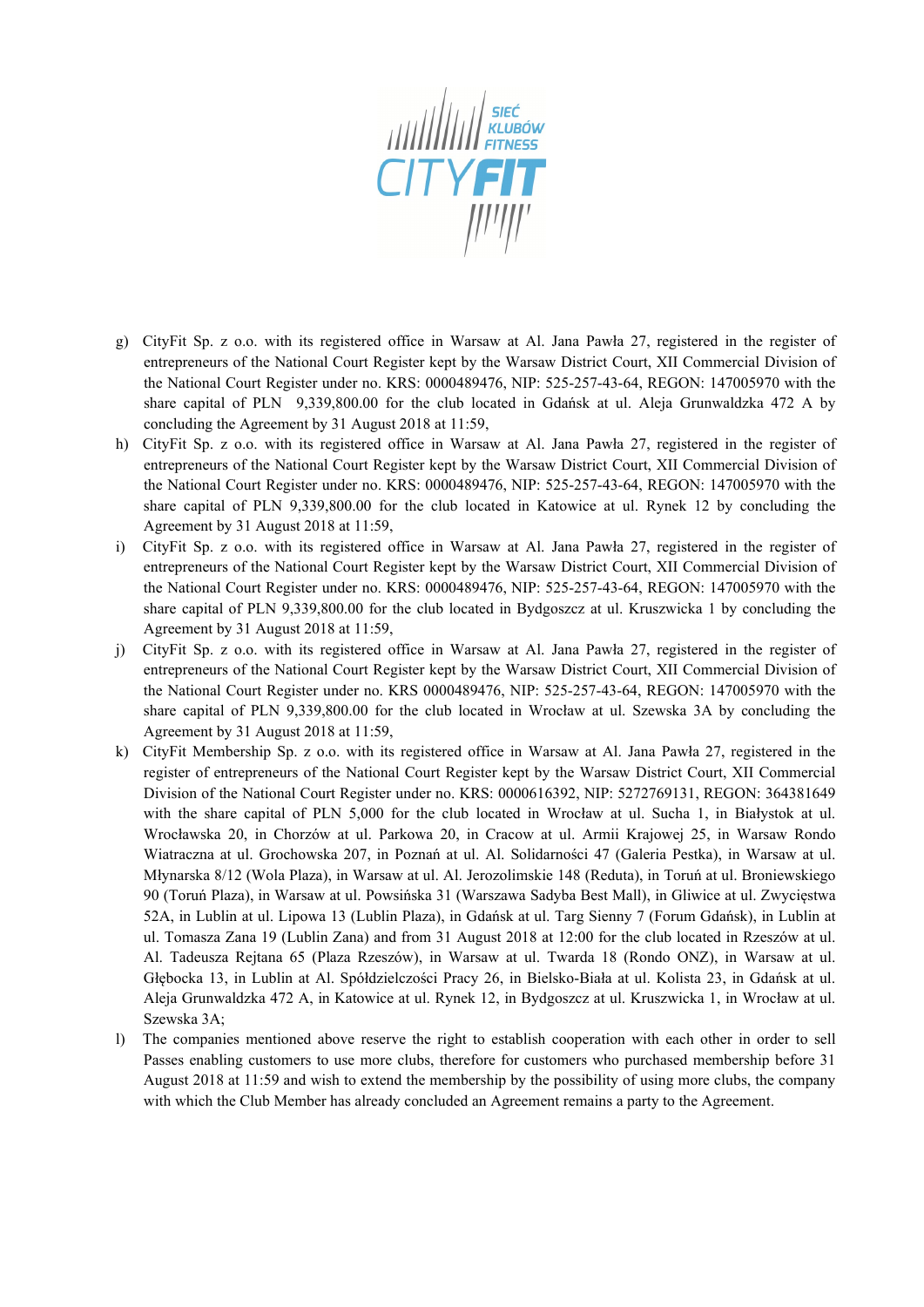

All of the above companies provide services enabling the use of clubs operating under the CityFit brand, under the conditions set out in these Terms and Conditions.

#### DEFINITIONS OF TERMS

- 1) Basic terms used in these Terms and Conditions:
	- a) CityFit the company (referred to in the introduction above) with which the Club Member concludes an Agreement.
	- b) Club Member a person using services offered by CityFit who has fulfilled the conditions specified in clause 2 below;
	- c) Club the location selected by the customer online when purchasing a Pass;
	- d) Customer Zone a zone available to the customer after logging in to an individual profile using the website [www.cityfit.pl](http://www.cityfit.pl/) that allows freezing, unfreezing, cancelling membership, access to invoices and all information about membership and purchased services;
	- e) Kiosk a device located in the Club lobby that allows members to complete the registration process of a member, purchase membership, print out the necessary approvals;
	- f) Membership Freeze an action taken by a Club Member to maintain membership, setting a lower level of membership fee, but preventing entry to the Club(s);
	- g) Membership Fee a fee enabling the use of services offered by the Club;
	- h) Entry Fee a fee that may be charged in connection with obtaining the status of a Club Member;
	- i) Freeze Fee another fee falling after the date of membership freeze, with a reduced value due to the blocked access to the Club, but still allowing to maintain the membership in force;
	- j) Payment Date the day on which:
		- i) the Club is opened to customers, in the case of the customers who had purchased membership before the Club was opened,
		- ii) the member joined the Club or any other date of commencement of membership chosen by the member in case of a delay, or
		- iii) the membership was unfrozen if it had previously been frozen;
	- k) Opening Day for Customers the first day of functioning of a newly opened Club, on which customers with active membership status can take full advantage of the Club's services for the first time;
	- l) Open Days days on which all interested persons, both those with and without membership status, will have access to the Club to view and familiarize themselves with the offer;
	- m) Passes all CityFit passes available on the website [www.cityfit.pl.](http://www.cityfit.pl/) CityFit reserves the right to limit the number of Passes available;
	- n) Agreement an agreement to allow the use of Club services by customers only;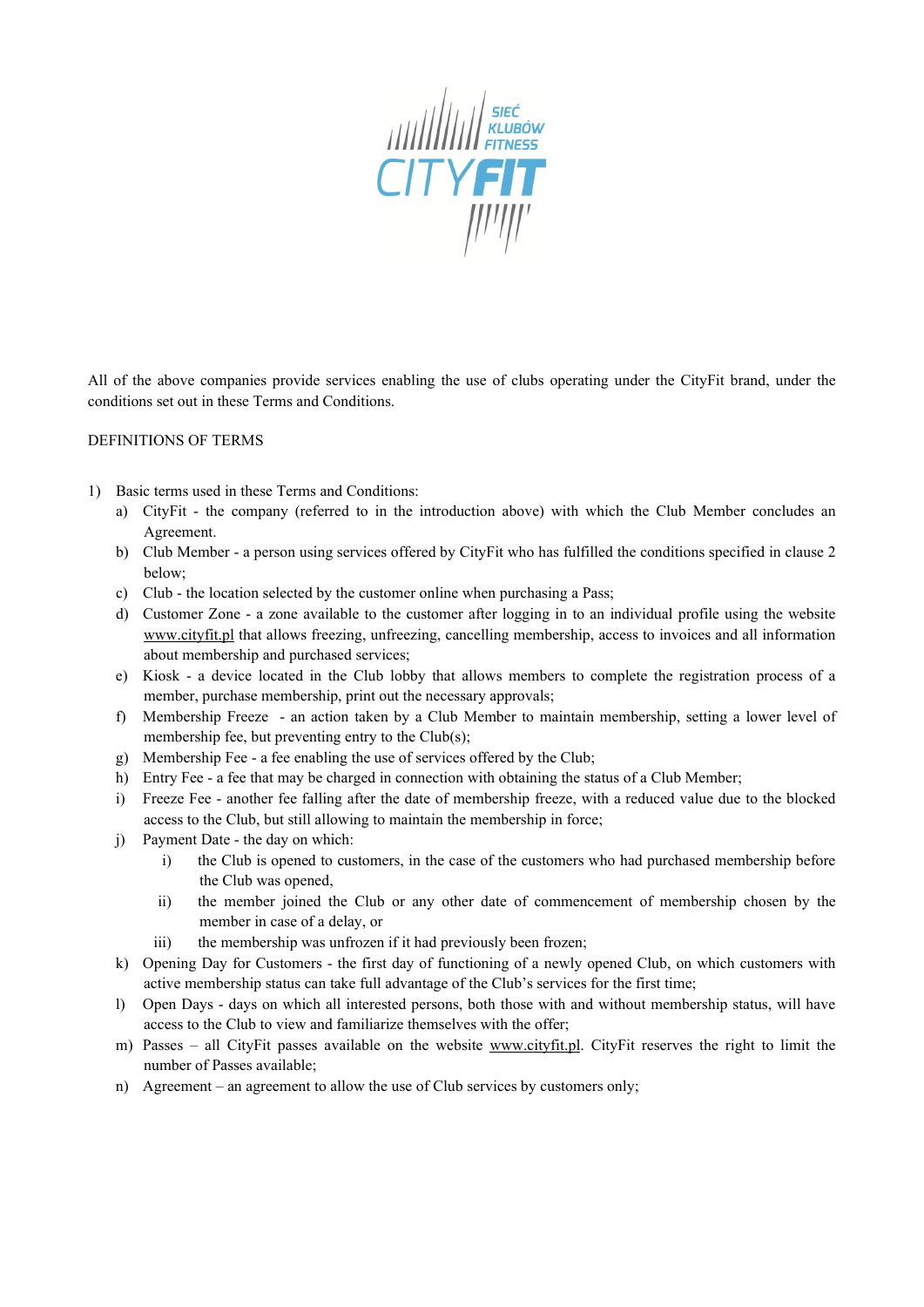

- o) Medical Services Package a collection of medical services or other services strictly related to these services provided in accordance with the General Terms and Conditions of Medical Services attached as Appendix 1 to the Terms and Conditions of the CityFit Club by Medicover for the benefit of Club Members in accordance with the offer available on the website [www.cityfit.pl.](http://www.cityfit.pl/)
- p) Settlement Period a period of 30 days, determined for the purpose of settlements between customers and CityFit on account of remuneration for rendering services, starting from the day of activation;
- q) Medicover Medicover sp. z o.o. with its registered office in Warsaw, Al. Jerozolimskie 96, registered in the Register of Entrepreneurs of the National Court Register by the Warsaw District Court in Warsaw under KRS no.: 0000021314, NIP: 5251577627,
- r) Application CityFit mobile application,
- s) QR code alphanumeric, two-dimensional, matrix, square graphic bar code can be downloaded from the Application.

#### MEMBERSHIP

- 2) The CityFit Club Member status is obtained if the following conditions are met:
	- a) on-line registration in the Customer Zone on the websit[e www.cityfit.pl](http://www.cityfit.pl/);
	- b) payment of the Membership Fee and, in certain cases, the Registration Fee;
	- c) in the case of minors over 16 years of age, express written consent of the legal guardians to purchase membership and use the services offered by the Club by minors over 16 years of age.
- 3) Access to the Club and the right to use the services offered by the Club is granted to the Club Member after:
	- a) the Member left a fingerprint on the first visit to the Club (the system marks the characteristic fingerprint points, connects them with lines and thus creates a fingerprint map, then the system connects the registered person with the given fingerprint, but the system is not able to reverse the recording process to obtain a fingerprint again, the system only remembers the image, a map, not a real fingerprint, the binary system does not allow the data to be used by unauthorized persons or institutions such as the police), provided that when purchasing a Pass which entitles to use more than one Club, the Club Member is obliged to leave a fingerprint during the first visit to one of the Clubs selected in the process of purchasing the Pass entitling to use a larger number of Clubs, with the proviso that the above applies only to Club Members who have registered their fingerprints by 01/12/2019 by 23:59;
	- b) installing the Application on your smartphone;
	- c) expiry of the deadline for withdrawal from the Agreement indicated in clause 28 of the Terms and Conditions, unless the Customer has made a statement demanding that CityFit begin providing services before the expiry of the deadline for withdrawal from the Agreement.
- 4) A Club Member does not receive a card or other document allowing him/her to enter the Club. Entrance to the Club is allowed on the basis of fingerprint verification by placing a finger on the reader in the entrance door, with the proviso that the above applies only to Club Members who have registered their fingerprint before 01.12.2019 at.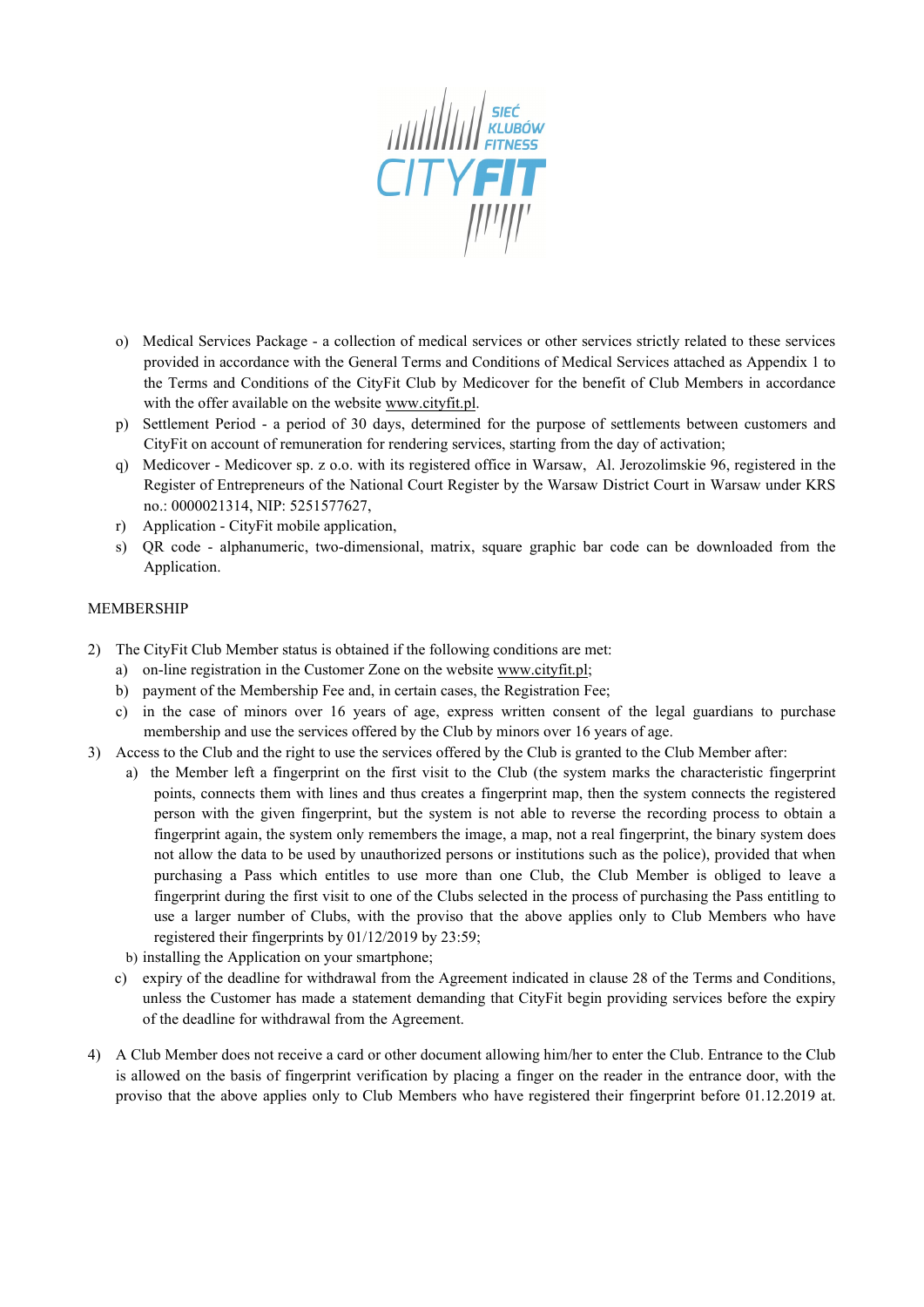

23:59, or generating a QR Code from the Application and scanning the QR Code on portals. The system recognizes the registered and paid membership and allows access to the Club; the Club Member leaves the Club in the same way.

- 5) A Club Member is entitled to use the Club assigned to the location selected in the online system when purchasing the Pass. A Club Member has the possibility to use Clubs assigned to other locations only if he/she purchased a Pass entitling him/her to use more Clubs.
- 6) In the event of outstanding membership fees, CityFit: a) in the case of Agreements concluded for an unspecified period, may restrict membership by blocking access to the Club(s), and the Club Member will be notified of this fact via one of the following channels: by phone, text message, email, in person, in writing or through the Customer's Account (Zone). The Customer will also be informed about the amounts due and payment options. After 14 days from the day set as Payment Date, membership will be forfeited, subject to the provision that if no payment form is established, forfeiture of membership shall take place on the set Payment Date. The Club Member may be notified of this fact in the manner provided above; b) in the case of Agreements concluded for a definite period, CityFit shall inform the Club Member about the outstanding fees (using one of the following means of communication: phone, email, in person, in writing or through the Customer Zone) and enable payment to be made. After a period of: (i) 1 month for Passes valid for less than 12 months, (ii) 2 months for Passes valid for 12 months or more from the day set as Payment Day, forfeiture of membership takes place and the Club Member is obliged to pay any outstanding fees as well as pay CityFit PLN 50 for each full month, starting from the month following the date of termination of the Agreement until the end of the period for which the Agreement was concluded.
- 7) Forfeiture of membership takes place:
	- a) at the end of the term of the Agreement, subject to the provisions of clause 29 below;
	- b) in the case of Agreements concluded for an unspecified period, upon failure to pay the Membership Fee for the next period, in accordance with the rules set out in clause 6 above;
	- c) in the case of Contracts entered into for an indefinite period of time as a result of voluntary resignation of the membership submitted online via the Customer Zone on www.cityfit.pl, upon a one-month notice period and with effect at the end of the period for which the membership fee was due, except for contracts entered into for an indefinite period before 1 March 2020, the notice period of which falls at the end of the period for which the membership fee was due;
	- d) in the case of an Agreement concluded for a specified period, if these Terms and Conditions or legal regulations provide for the possibility of termination, upon submitting a written resignation, subject to the provision that the Club Member is obliged to pay CityFit the part of the fee corresponding to CityFit's previous activities, and if the termination took place without an important reason, the Club Member should also repair the damage in the amount of PLN 50 for each full month, starting from the month following the date of termination of the Agreement until the end of the period for which the Agreement was concluded. The above fee is payable at the time of the resignation referred to in this point d.
	- e) in other cases specified in these Terms and Conditions.

The status of a Club Member can be re-established once the conditions specified in clause 2 are met.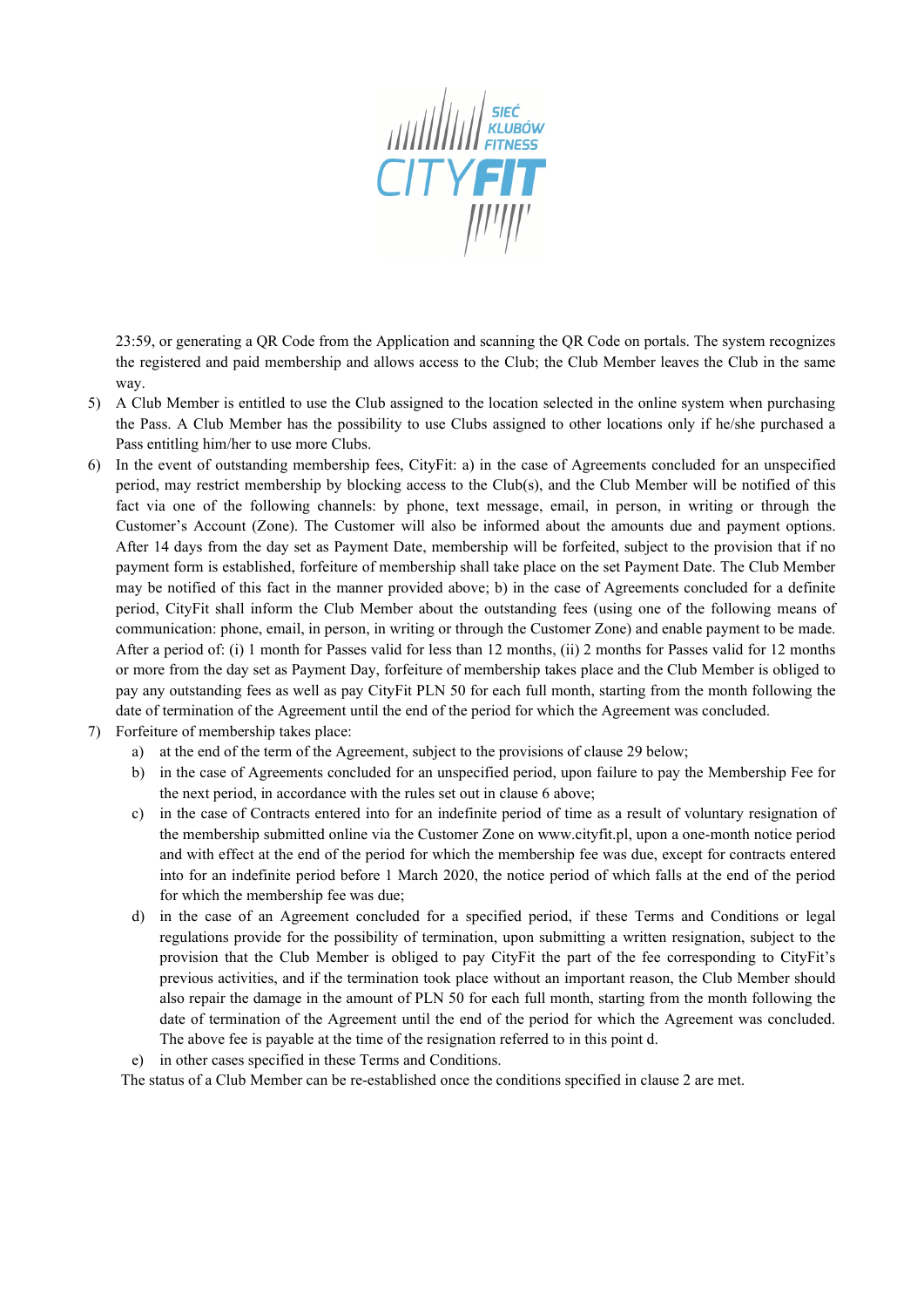

- 8) CityFit reserves the right to terminate the Club Member's membership with immediate effect if it is determined that false, incorrect or questionable personal and contact details have been provided. In such a situation, the person described above is obliged to pay a contractual penalty of PLN 100 (in words: one hundred zlotys), which will be deducted from the claim for the return of unused funds from the paid membership. CityFit has the right to claim damages on a general basis that exceed the amount of the penalty stipulated above.
- 9) CityFit offers its Members special prices prior to opening the Club by providing a Fixed Price Guarantee for the Agreements concluded for an unspecified period of time. The above mentioned price:
	- a) will remain unchanged for 12 months before the opening of the Club located in Rzeszów, and after that period the price effective as of the Club's opening day will apply,
	- b) will remain unchanged for 12 months during the first 24 hours of pre-sale before the opening of the Club located in Bydgoszcz, and after that period it will amount to PLN 49,
	- c) will remain unchanged for a period of 3 months before the opening of the Club located in Wrocław at ul. Szewska, and after that period it will amount to PLN 39,
	- d) when purchasing a pass to the Club located in Białystok between 12 October 2017 from 00:00 to 14 October 2017 until 23:59 the price will remain unchanged for a period of 6 months, and after that period it will amount to PLN 59.95.

To the Club Members who take advantage of the purchase of a season pass called "Open 12 Months" when joining the Club in Wrocław at ul. Sucha 1, CityFit offers the opportunity to enter the Club in Wrocław at ul. Szewska until 31 December 2017 within a single fee. Admission to the Club in Wrocław at ul. Szewska will be possible after receiving an individual code, which the customer will have to use in the registration process - the details are available on the website [www.cityfit.pl](http://www.cityfit.pl/) or from the club's customer service. CityFit reserves the right to use the code only for Club Members who have received the code, the codes cannot be passed on to third parties, and in the event of a breach of the Terms and Conditions, the right to enter the Club in Wrocław at ul. Szewska will be blocked. CityFit provides a Fixed Price Guarantee to Members, which means that regardless of current rates, the membership fee for the Club Members who have concluded Agreements for an unspecified period of time will never increase, subject to clause 9 above.

- e) when purchasing a pass to the Club located in Poznań on 22 August 2018 from 00:00 until 23:59 the price will remain unchanged for a period of 1 month and after that period it will amount to PLN 89.95.
- f) when purchasing a pass to the Club located in Warsaw at ul. Młynarska 8/12 on 19 September 2018 from 00:00 until 23:59 the price will remain unchanged for a period of 3 months and after that period it will amount to PLN 89.95.
- g) when purchasing a pass to the Club located in Warsaw at Al. Jerozolimskie 148 on 26 September 2018 from 00:00 until 23:59 the price will remain unchanged for a period of 3 months and after that period it will amount to PLN 89.95.
- h) when purchasing a pass to the Club located in Toruń at ul. Broniewskiego 90 on 10 October 2018 from 00:00 until 23:59 the price will remain unchanged for a period of 1 month and after that period it will amount to PLN 79.95.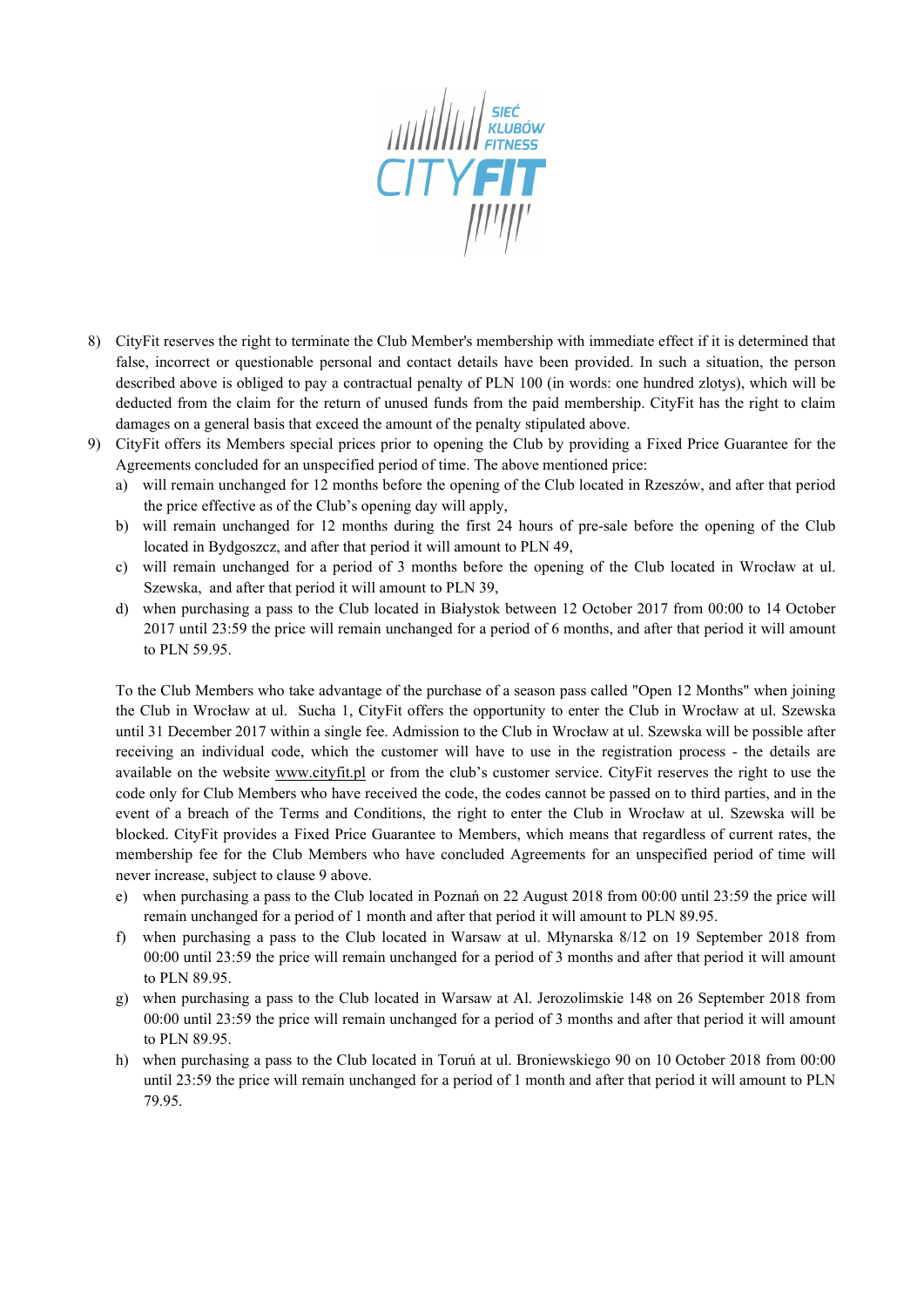

- i) when purchasing a "Student" pass to the Club located in Gliwice at ul. Zwycięstwa 52A from 25 February 2019 at 00:00 until 3 March 2019 at 23:59 the price will remain unchanged for a period of 3 months and after that period it will amount to PLN 69.96.
- 10) CityFit provides its members with a so-called Money-Back Guarantee in the event that a Club Member terminates his or her membership by logging in to his or her account in the Customer Zone before midnight on the Opening Day and then and then contacts CityFit via the contact form on the website https://cityfit.pl/en/contact/.
- 11) A Club Member, except for the Club Members who have a Medical Services Package and who have purchased a Pass for an unspecified period of time, may freeze their membership by logging into the Customer Zone in exchange for a monthly fee to CityFit. A freeze is effective from the first day after the end of the settlement period during which the Club Member submitted the freeze request. The Club member will be informed about the date of freezing of membership and the date of effectiveness of the freeze.
- 12) A Club Member can cancel his/her membership at any time by logging in to the Customer Zone. The unfreezing is effective from the date of submission of the unfreeze request and this day becomes a new Payment Date. Unfreezing will result in the generation of a full membership instalment, which will be collected by the system on the Payment Date or on the next possible day of payment by CityFit, thus allowing immediate access to the Club(s). For members who join the Club before its opening, membership begins on the day the Club is opened. It is not possible to postpone the start of membership. For members who join the Club after its opening, membership starts on the date indicated by the Club member, but the maximum time to postpone the start of membership in this case is 3 months. CityFit informs that in the case of membership of a Club located in Warsaw at Al. Jerozolimskie 148 (Reduta) purchased by 31 December 2018 at 23:59 for the price of PLN 1 (one zloty), the end of the first Settlement Period falls on 31 December 2018 at 23:59 and the second Settlement Period begins on 1 January 2019 at 00:00 and the fee is PLN 49.95 (forty-nine zloty 95/100), which in the subsequent Settlement Periods increases to PLN 99.95 (ninety-nine zloty 95/100). CityFit reserves that it will not be possible to postpone the start of some Passes. Detailed information will be available at www.cityfit.pl.
- 13) A person without medical contraindications may become a member of the Club if:
	- a) he/she is over 18 years of age and has full legal capacity,
	- b) he/she is a minor over 16 years of age, upon delivery to the Club of a declaration signed by his/her legal guardians agreeing to the minor's purchase of membership and use of services offered by CityFit. At the same time, the legal guardian is informed that a minor over 16 years of age performs exercises on his/her own and that CityFit is not responsible for accidents and injuries resulting from non-compliance with the safety rules and the rules of using the Club. A specimen of the declaration can be downloaded from www.cityfit.pl.
- 14) In case of medical contraindications, a person may become a Club Member at his/her own risk.
- 15) As part of the membership fee, the Club Member is entitled to attend classes indicated in the schedule without limitation, subject to:
	- a) booking the classes via the Customer Zone. Classes can be booked 48 hours before the class starts, provided that only classes that fall on the date when the membership is valid and paid can be signed up for. CityFit is entitled to verify the attendance before the commencement of each class by reading the name of the Club Member who made the booking as described above, in the presence of other people. In the case of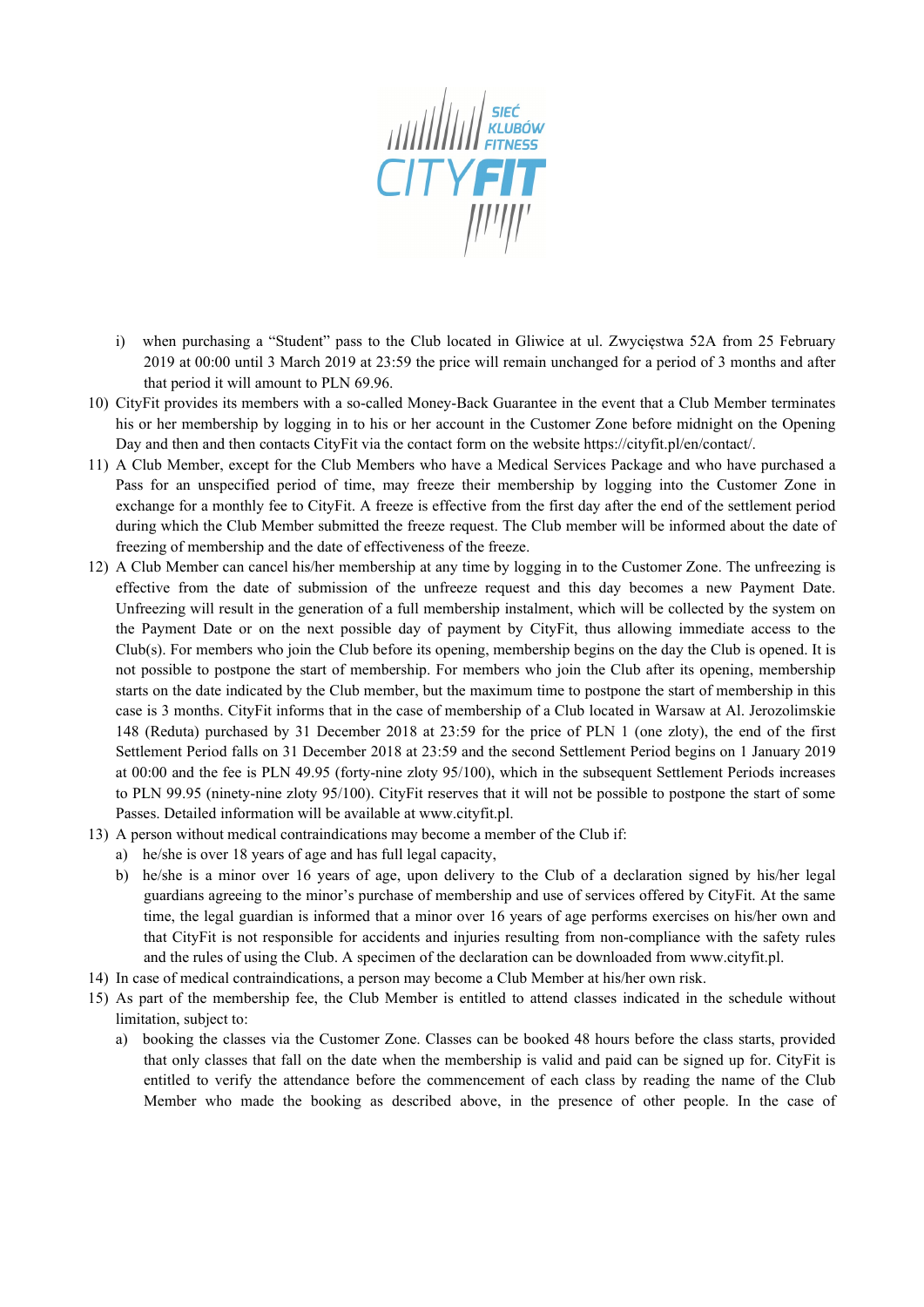

unavailability, the Club Members who have not made a booking in advance will not be able to participate in classes;

- b) CityFit has the right to cancel fitness classes listed in the schedule of classes if at least 3 members who enrolled as per section a) above are not present.
- 16) CityFit reserves the right to verify attendance during the last 30 days. If two absences from classes, previously booked and not cancelled, are recorded, CityFit has the right to block enrolment for a period of 7 days following the classes in which the second absence was recorded.
- 17) Bookings for classes and cancellation of the bookings are mandatory and take place via the Customer Zone. Access to the Customer Zone is possible by logging on to the website www.cityfit.pl. Cancellation of booking is possible no later than two hours before the scheduled class.

### MULTISPORT / FITPROFIT CARD HOLDERS

- 18) Following registration in accordance with clause 2a) above, CityFit services are available to holders of the following cards issued by the following companies:
	- a) Benefit System S.A., active Plus and Senior cards hereinafter referred to as "Multisport" cards;
	- b) VanityStyle Sp. z o.o. active FitProfit cards,
	- hereinafter collectively referred to as "Cards"
- 19) The holder of the Card, based on this card and identity document, is admitted to the Club by the Club service;
- 20) The intercom located in the club lobby is used to call the Club service;
- 21) Registration of a visit to the Club can only take place just before the use of the service by the Member of the Club and requires the presentation of the Card or verification of the customer's entitlement to use the service;
- 22) You can enter the Club by showing the Club staff your Card and identity document (a document based on which you can identify the customer using the Card, containing your name and photo, issued by a public administration authority (in particular, ID card, passport, residence card, driving license), professional self-government body (service cards) or universities (ID card). Business identifiers are not identity cards. For the purposes of the Regulations, the client's identity may be also presented on the screen of the client's mobile device containing the client's personal data displayed using the mTożsamość (mIdentity) function available in the mObywatel (mCitizen) application. In the absence of an identity document, entry to the Club is not possible;
- 23) A Club Member using the Card in the event of a terminal failure is required to leave a signature on the visit report presented to him/her or leave the initials on the display of a terminal device that has this function, immediately after registering the visit to the terminal. The Club Member will be able to access the Club using the entrance portal only after registering the visit as described in the previous sentence. In the event that the client refuses to leave his/her signature or initials, in the case of terminal devices provided with this function, the client will not be able to enter the Club using the entrance portal.
- 24) The holder of the active Card is entitled to enter the Club:
- a) from Monday to Friday only between 6.00 and 22.00;
- b) on Saturdays and Sundays only from 8:00 to 20:00;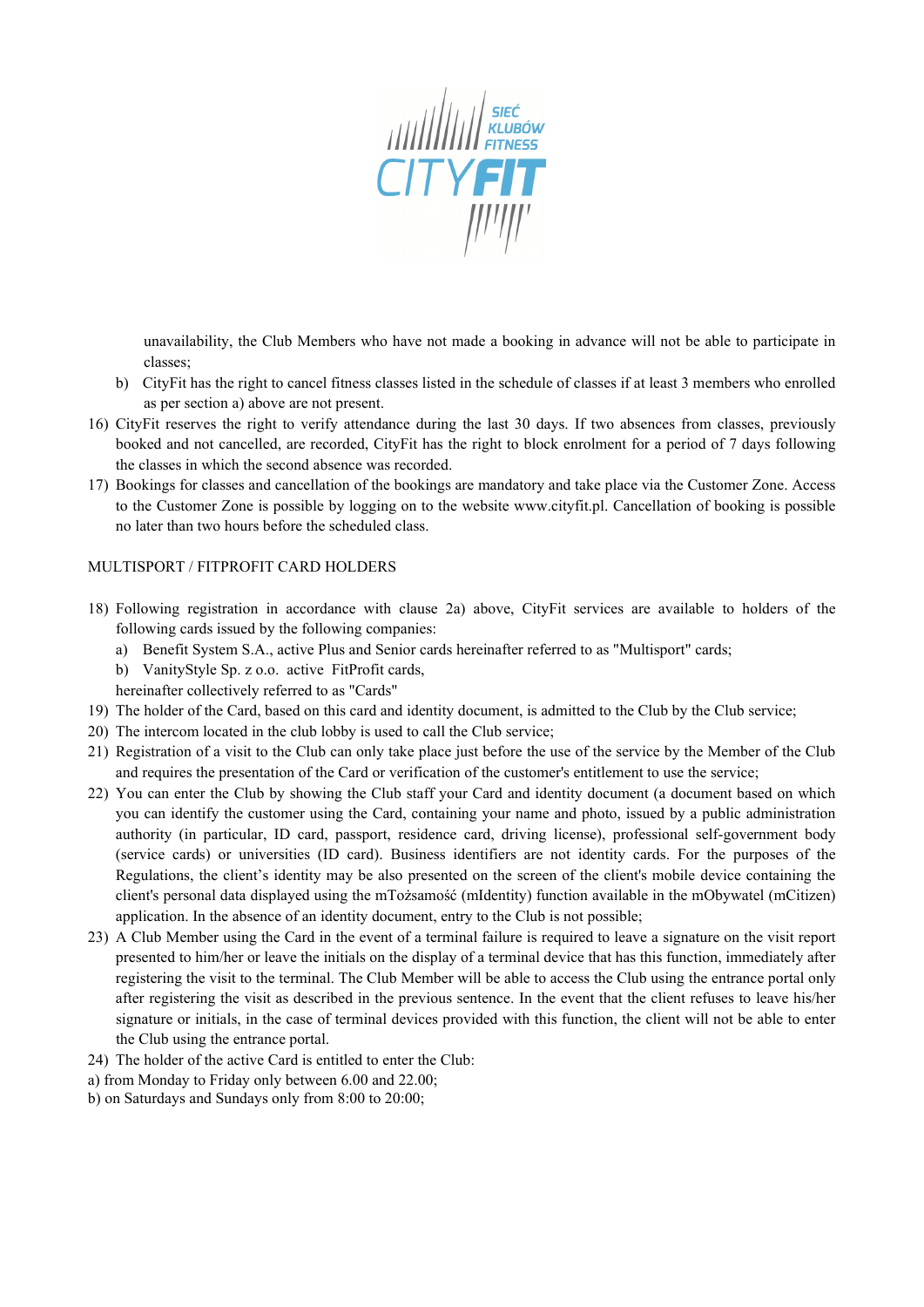

c) on public holidays only at the times indicated in the Club;

25) A holder of an active card may attend classes offered by the Club if a booking is made as described in section 15a above.

AGREEMENTS CONCLUDED FOR A SPECIFIC TIME

26) CityFit offers special Agreements for a specified period for which a regular monthly fee is charged. CityFit also allows the possibility for a one-time payment for an Agreement for a specified period of time to be made in advance.

27) In the case of outstanding membership fee payments, CityFit has the right to cancel membership in accordance with the provisions of clause 6b above.

28) In the event of non-payment of the membership fee when due, in the case of Agreements for a specified period, the Customer Service department issues a payment request. The overdue amount may be paid via the "Przelewy24" option active in the Customer Zone.

29) After the expiry of the Agreement for a specified period, its duration is extended for an unspecified period of time, subject to one month's notice effective at the end of the period, unless, during the term of the Agreement for a specified period, the Club Member makes a declaration of lack of willingness to continue the Agreement after the period for which it was concluded expires. The above sentence shall not apply to Agreements for a specified period in the case of which on the last day of the Agreement term there is outstanding membership fee.

30) In the event that the first monthly fee of the Agreement concluded for a specified period is not paid by the membership start date, CityFit has the right to terminate the Agreement with immediate effect.

31) A Club Member who has purchased a fixed-term pass, excluding Club Members who have a Medical Services Package or have purchased a pass with a single advance payment, may freeze their membership by logging in to the Customer Zone against payment of a monthly fee to CityFit. The freezing shall take effect from the first day after the end of the Settlement Period during which the Club Member submitted the freeze request and shall result in interruption of the duration of the Agreement for a specified period, which shall start to run anew from the moment the membership is unfrozen.

#### PAYMENTS

32) The following rules apply to Payments:

a) CityFit only uses a cashless payment system;

b) The first payment can be made with a payment card (Visa, Visa Electron, MasterCard, MasterCard Electronic, Maestro) or using the "przelewy24" money transfer option, depending on the defined payment option;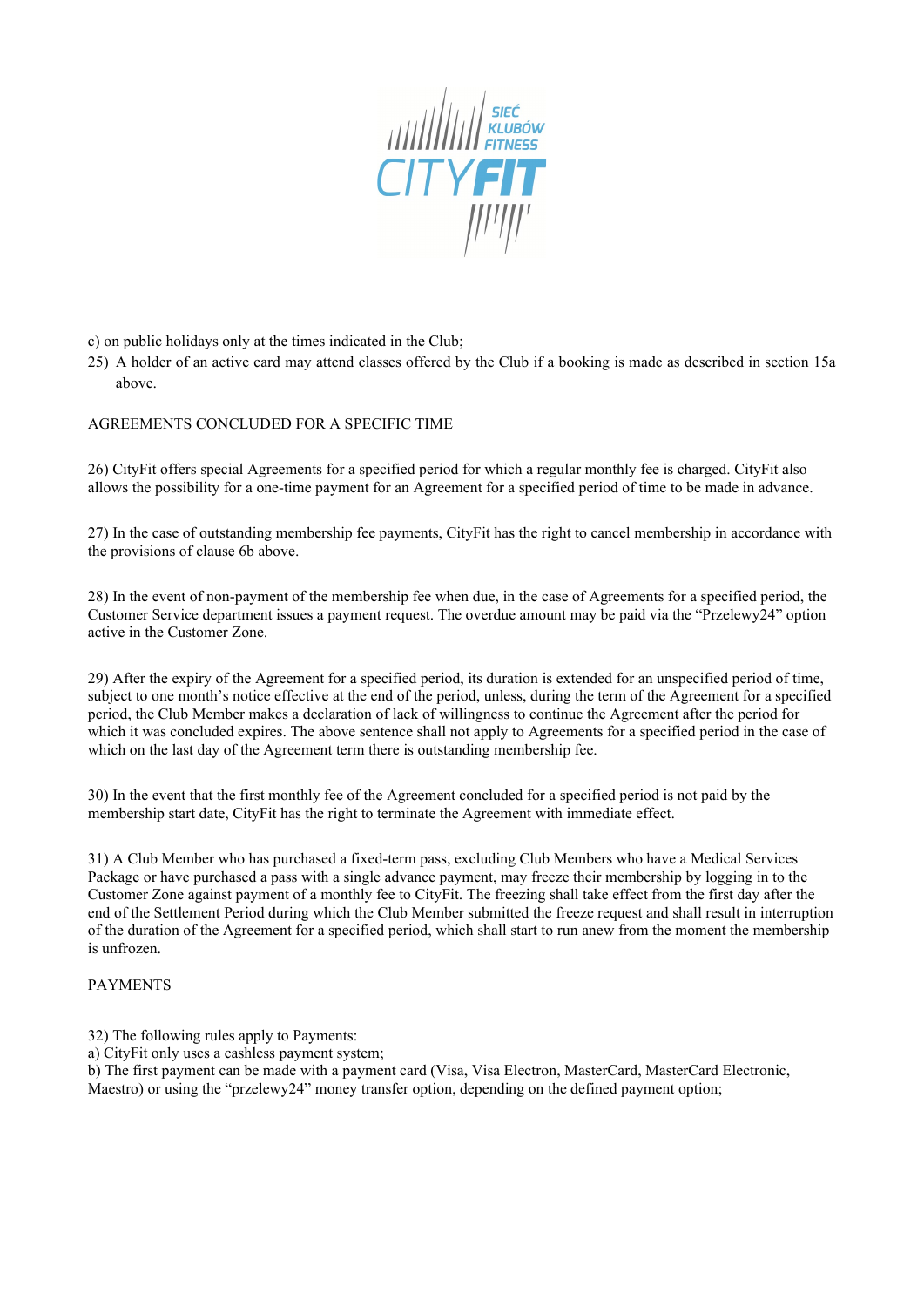

c) Membership fees for subsequent periods and payments for reparation of damage in the amount of PLN 50 for each full month, starting from the month following the termination of the Agreement until the end of the period for which the Agreement was concluded are paid using two methods of payment:

i) by credit/debit card with an online payment function that entitles CityFit to debit the Club Member's bank account with the full amount of the monthly membership fee due in the relevant settlement period and in any subsequent settlement period during which the Customer remains a Club Member as well as payments for reparation of damage in the amount of PLN 50 for each full month, starting from the month following the termination of the Agreement until the end of the period for which the Agreement was concluded, without prior notice to the Club Member, or

ii) by direct debit, this applies to Club Members who have concluded an Agreement before September 1, 2019, authorizing CityFit to debit the Club Member's bank account with the full amount due from the monthly membership fee in a given settlement period and in each subsequent settlement period of remaining a Club Member , without the necessity of notifying the Club Member about this fact, with the proviso that if the Club Member does not set up a payment order within the required deadline, CityFit will block access to the Club in accordance with point 6 above on the day the payment is due and will enable the option of making payments via "przelewy 24".

d) If it is not possible to withdraw funds from the Club Member's account, CityFit will attempt to debit the Club Member's account several times. In case of unsuccessful attempts to debit the card, CityFit has the right to temporarily suspend the Club Member's right to use the club or to cancel his/her membership in accordance with clause 6 of these Terms and Conditions;

e) If the payment date falls on a day that is not a business day, direct debit orders will be processed on the next business day after the payment date;

f) The Club Member is obliged to provide funds on the bank account, so that on the payment date the necessary amount to pay (by debit/credit card or direct debit) for membership is kept on his/her account;

g) The Club Member is obliged to provide the same signature or signatures on the direct debit form (in the case of a coowner of the account holder account) in accordance with the specimens deposited in the bank;

h) The Club Member is obliged to inform CityFit and determine another method of payment implementation in the event that:

i) he/she previously revoked the consent to debit the account, which had been granted at his/her bank,

ii) funds on the customer's bank account are not sufficient to cover the full amount of the direct debit transaction,

iii) the Club member's account has been closed,

iv) submitted an instruction to his bank to cancel an unrealized direct debit,

v) has changed the data in his/her bank, in particular personal data necessary for CityFit to execute the direct debit;

i) The direct debit service may involve costs incurred by the client towards his/her bank, which are not reimbursed by CityFit;

j) Before using a direct debit, a Club member is obliged to verify that the bank account is kept by a bank that supports direct debit;

k) Club members are obliged to inform their bank about the cancellation of a direct debit in order to avoid any fees charged by the bank for establishing a direct debit;

l) The Freeze Fee shall be charged on the next due date taking into account the following:

i) if the Customer freezes the membership by 23:59 hours on the last day of its validity, the freeze fee shall be charged from the next settlement period,

ii) the freezing of membership after 23:59 hours on the last day of its validity is tantamount to the start of a new settlement period for which full membership fee will be required, and the freeze fee will be charged only from the first day of the following month;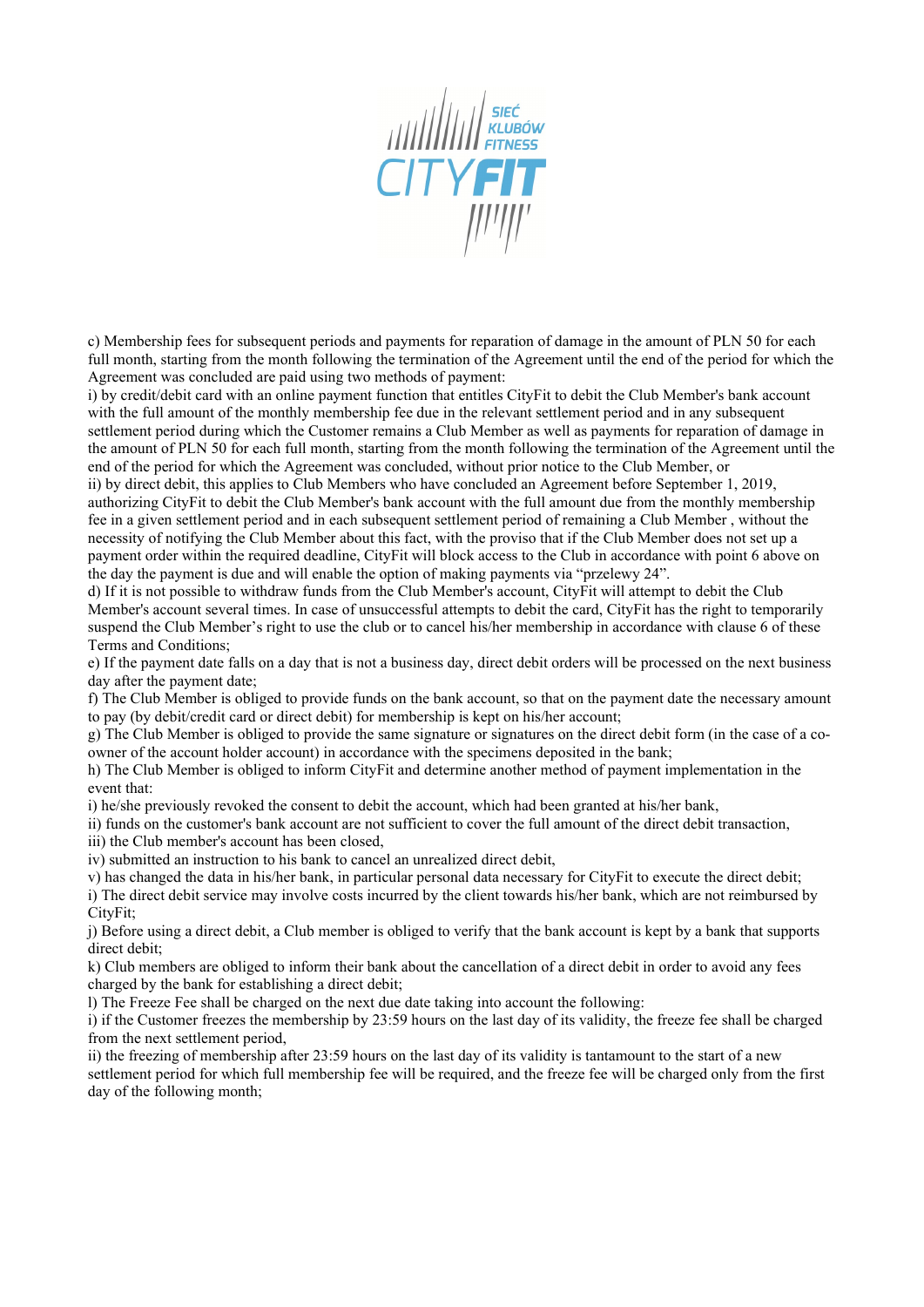

m) CityFit reserves the right to provide customers with discounts in relation to: Entry Fee or Membership Fees;

n) The discount will be granted in the form of a discount code generated by the computer system;

o) The discount code referred to above may be granted to the customer by a CityFit employee or a person cooperating with CityFit on a different basis, including but not limited to personal trainers who are not CityFit employees;

p) The customer receives a discount code from the person referred to above in electronic (e.g., e-mail) or paper form; q) The discount code granted to the customer is not for sale;

r) CityFit stipulates that the decision to establish a discount and the criteria for granting the discount are at the discretion of CityFit.

### RIGHT OF WITHDRAWAL

- 33) The conclusion of the Agreement by the customer via the Internet (on-line) or via the Kiosk is treated as the conclusion of a distance agreement within the meaning of the Act of 24 June 2014 on Consumer Rights (Journal of Laws, item 827),
- 34) The Customer who concluded the Agreement in one of the ways referred to in clause 25 above shall have the right to withdraw from the Agreement, which should take place within 14 (fourteen) days from the date of concluding the Agreement.
- 35) The right to withdraw from the Agreement is exercised by submitting a written statement of withdrawal from the Agreement by the Club Member. The written statement should contain at least the following elements:
	- a. the CityFit designation;
	- b. the designation of the Club Member;
	- c. the date;
	- d. a statement of withdrawal with the following content: "I (full name) hereby give notice of my withdrawal from the fitness club agreement (name, address) concluded on (date)" - or an equivalent content;
- 36) In case of effective exercise of the right to withdraw from the Agreement indicated in clause 27 above, the Club Member shall be entitled to:
	- a) if he/she did not submit the statement referred to in item 3b above to CityFit within 14 (in words: fourteen) days of receipt of the statement on withdrawal from the Agreement, CityFit shall return the fee paid by the Customer during the conclusion of the Agreement to the bank account from which the fee was paid, using the same payment method as used by the Customer when making the payment.
	- b) if he/she submitted the statement referred to in clause 3b above to CityFit within 14 (in words: fourteen) days of receipt of the statement on withdrawal from the Agreement, CityFit shall reimburse the fee paid by the Customer during the conclusion of the Agreement to the bank account from which the fee was paid, using the same payment method as used by the Customer when making the payment after deducting the fee for using the Club for the period from the date of acquisition of membership to the date of submission of the withdrawal statement to CityFit, the remuneration due to CityFit is equal to the part of all fees paid by the Club Member proportionate to the number of days from the date of acquisition of membership to the date of receipt by CityFit of the withdrawal statement, in relation to the number 30.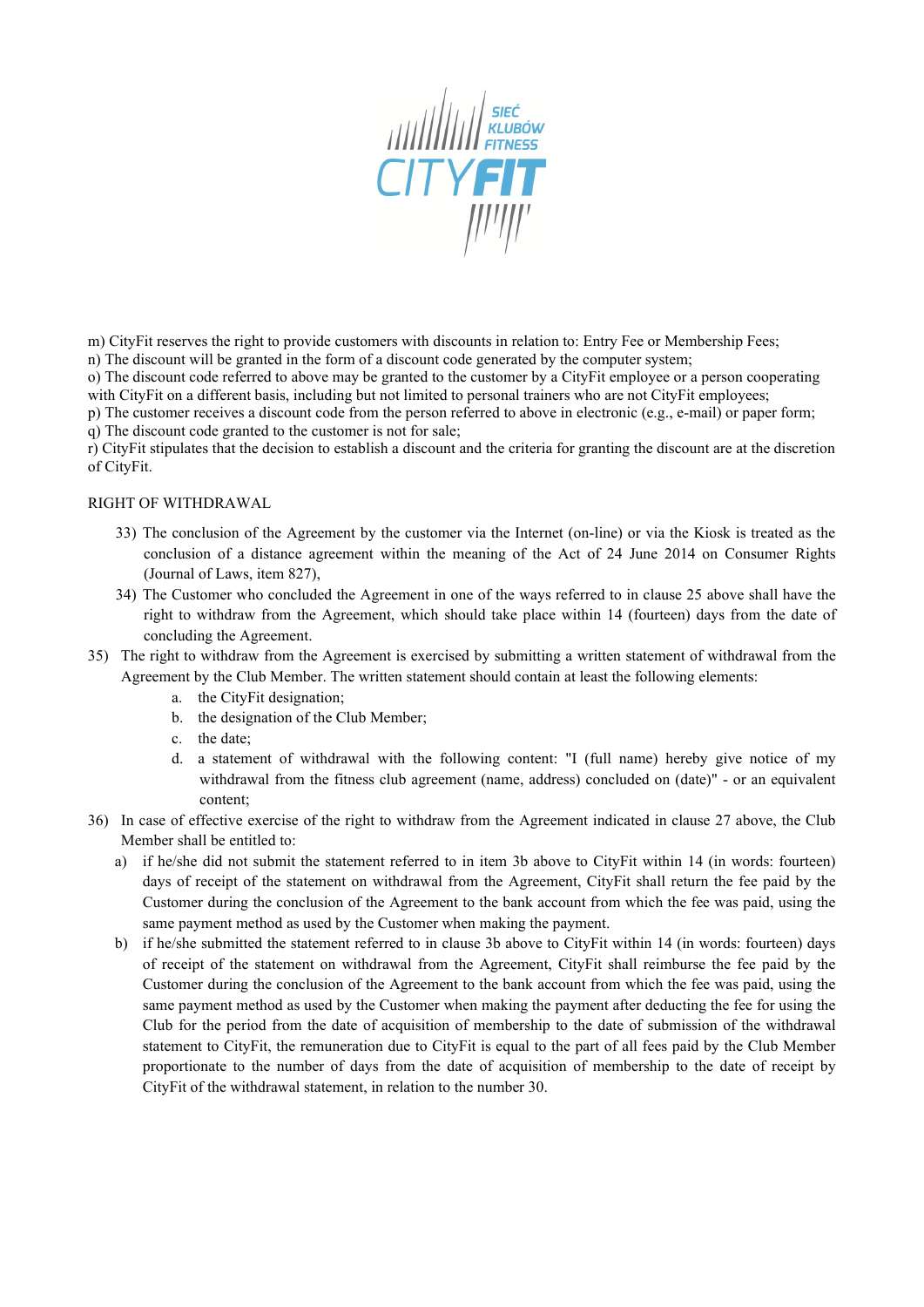

#### USE OF THE CLUB

- 37) The following Rules for the Use of the Club are hereby established:
	- a. For each Club there are individual Club Terms and Conditions or functional zone regulations, which contain in particular provisions on the proper use of the Club, the equipment contained therein and respect for the rights of other Club Members. Each Club Member is obliged to read the Terms and Conditions and comply with them;
	- b. The Club Member is obliged to use the Club's premises, facilities and equipment in a manner consistent with their intended use. The Club Member is financially responsible for damage or destruction of the Club's premises, facilities or equipment;
	- c. Entry and exit from the Club are allowed only by using the entrance portals, after scanning the fingerprint in the case of Club Members who have registered before December 1, 2019 at 23:59 or downloading the QR Code from the Application and applying the downloaded code to the reader in the entrance portals. Club members are obliged to use the portals individually; simultaneous presence in the cabin of two or more persons and allowing other persons to enter and leave the Club by opening the portal with a Member's fingerprint or with generated QR Code from the Application installed on your smartphone is prohibited. Behaviour contrary to the above will be considered a violation of the rules of the Club. CityFit has the right to terminate the Club Member's right to membership with immediate effect, in which case the Club Member indicated above is obliged to pay CityFit, within 7 days from the date of forfeiting the membership, a contractual penalty of PLN 100 (say: one hundred zlotys), which will be deducted from the claim for the return of unused funds from the paid membership. CityFit has the right to claim damages on a general basis that exceed the amount of the penalty stipulated above. CityFit also reserves the right to impose a lifetime ban on entry to its clubs;
	- d. The Club Member undertakes to comply with fire regulations and instructions for use of individual rooms, devices and equipment belonging to the Club, in particular the instructions provided by instructors and other Club staff;
	- e. The Club Member undertakes to observe and maintain cleanliness and to comply with generally accepted standards of conduct when using the Club's services. Obstructing or preventing other members from using the Club, or any form of insult or threat to them are unacceptable, including the use of words commonly accepted as insulting in the Club despite appropriate requests from the Club's staff. Behaviour offensive to the dignity of other members of the Club, including vulgar and obscene behaviour, as well as manifesting racism, harassment or discrimination on account of race, religion or gender are unacceptable;
	- f. The consumption of alcohol or other intoxicants and smoking in the Club area is prohibited. Members of the Club who are under influence of alcohol or other intoxicants will not be admitted to the Club area. Such Club Members are obliged to pay CityFit, within 7 days from the date of forfeiting the membership, a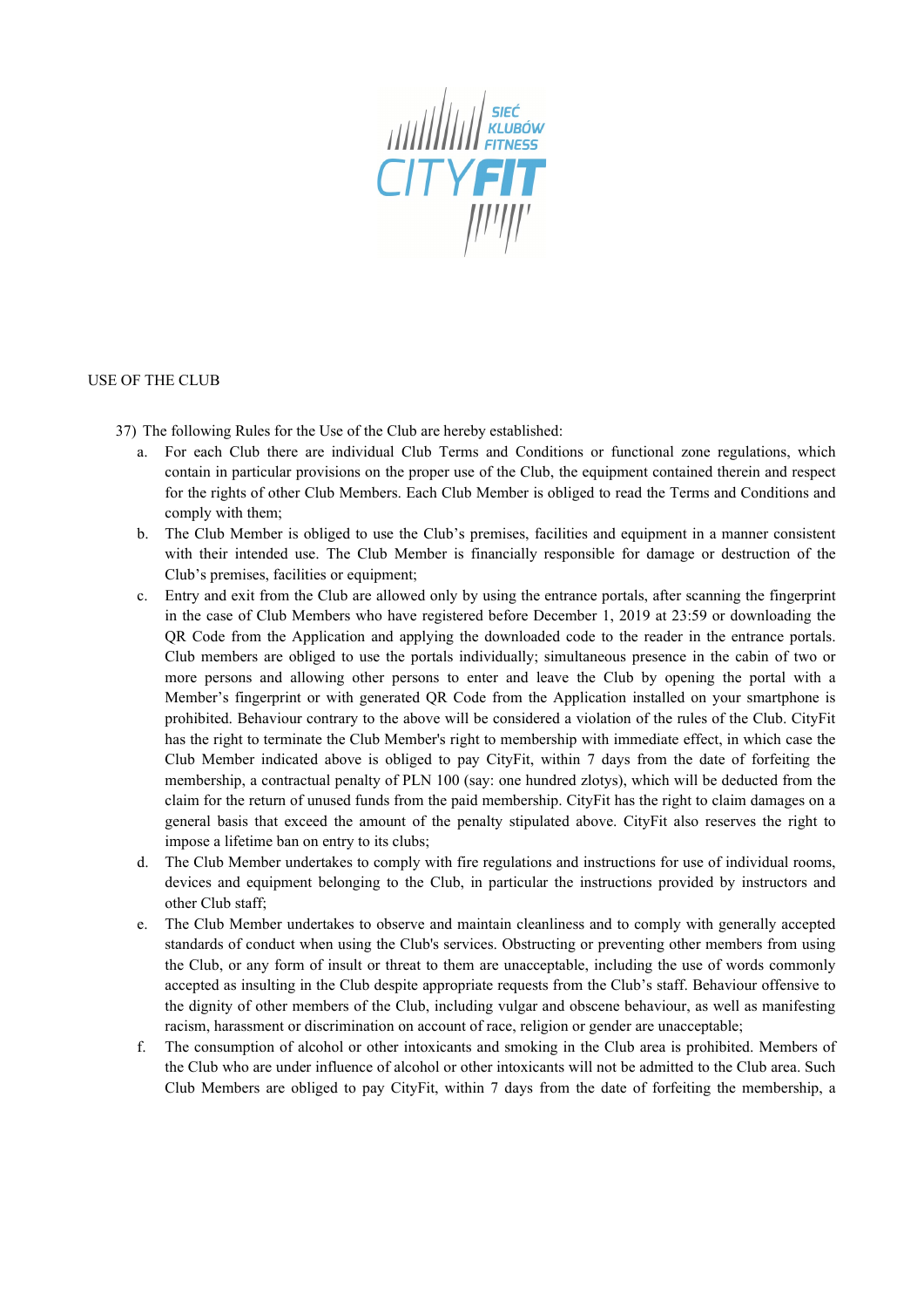

contractual penalty of PLN 100 (say: one hundred zlotys), which will be deducted from the claim for the return of unused funds from the paid membership. CityFit has the right to claim damages on a general basis that exceed the amount of the penalty stipulated above.

- g. Filming and photographing for commercial purposes without CityFit's consent is prohibited in the Club area. CityFit may make the permission to film and photograph subject to payment of a fee. Contact regarding such permission: wspolpraca@cityfit.pl
- h. A Club Member is obliged to wear replacement, covered sports footwear in the Club area, however, in rooms such as bathrooms and shower rooms, bathing footwear on rubber, non-slip soles is required;
- i. The Club Member is obliged to have and use a personal towel on the Club premises for hygiene reasons and should be equipped with a padlock to ensure the safety of the items left in his/her locker;
- j. Before starting the training, a Club Member is obliged to prepare the place for exercises so that the exercises can take place in a safe way for him/her and the environment and to check if there are no other obstacles preventing the performance of exercises.
- k. CityFit enables Club members to become familiar with the basic principles of safe use of machines in the Club by conducting free induction classes;
- l. CityFit and its instructors are not responsible for any accidents or injuries occurring on the Club premises as a result of the Club Members' failure to comply with these Terms and Conditions;
- m. The Club Member is obliged to leave things in the lockers designated for this purpose. Cabinets must be locked with a padlock to prevent their opening by unauthorised persons. CityFit does not take responsibility for items left in the Club area, in places not designated for this purpose;
- n. Cabinets in the Club are emptied and cleaned every day between 2:00-4:00 a.m. during the general cleaning of the changing rooms. Items left in lockers will be deposited at the Club and can be collected at the Club within 3 days from the date of deposit. After that date, they are considered abandoned in accordance with Article 180 of the Civil Code and will be thrown away, disposed of or donated to charity;
- o. It is forbidden to leave things in cabinets for a period exceeding the time of the training during which the cabinets should be closed. After the training is finished, the customer is obliged to collect things from the lockers when leaving the Club.
- p. In situations not regulated by these Terms and Conditions, the Club Manager has the right to make arbitrary decisions concerning the functioning of the Club.
- q. It is forbidden to carry out any gainful activity in the Club area without CityFit's permission, in particular commercial, marketing and service activities, including training, workshops and trainings.
- r. Only trainers who have purchased a Club membership for personal training sessions called Trainer's Pass are eligible to conduct personal training at CityFit. "Personal Training" is hereby defined as:
	- physical activities aimed at assisting in the performance of training exercises,
	- motivating customers to exercise and supervising and coordinating their training,
	- precise instructing customers in each of the exercises,
	- preparing a set of repeated exercises for customers,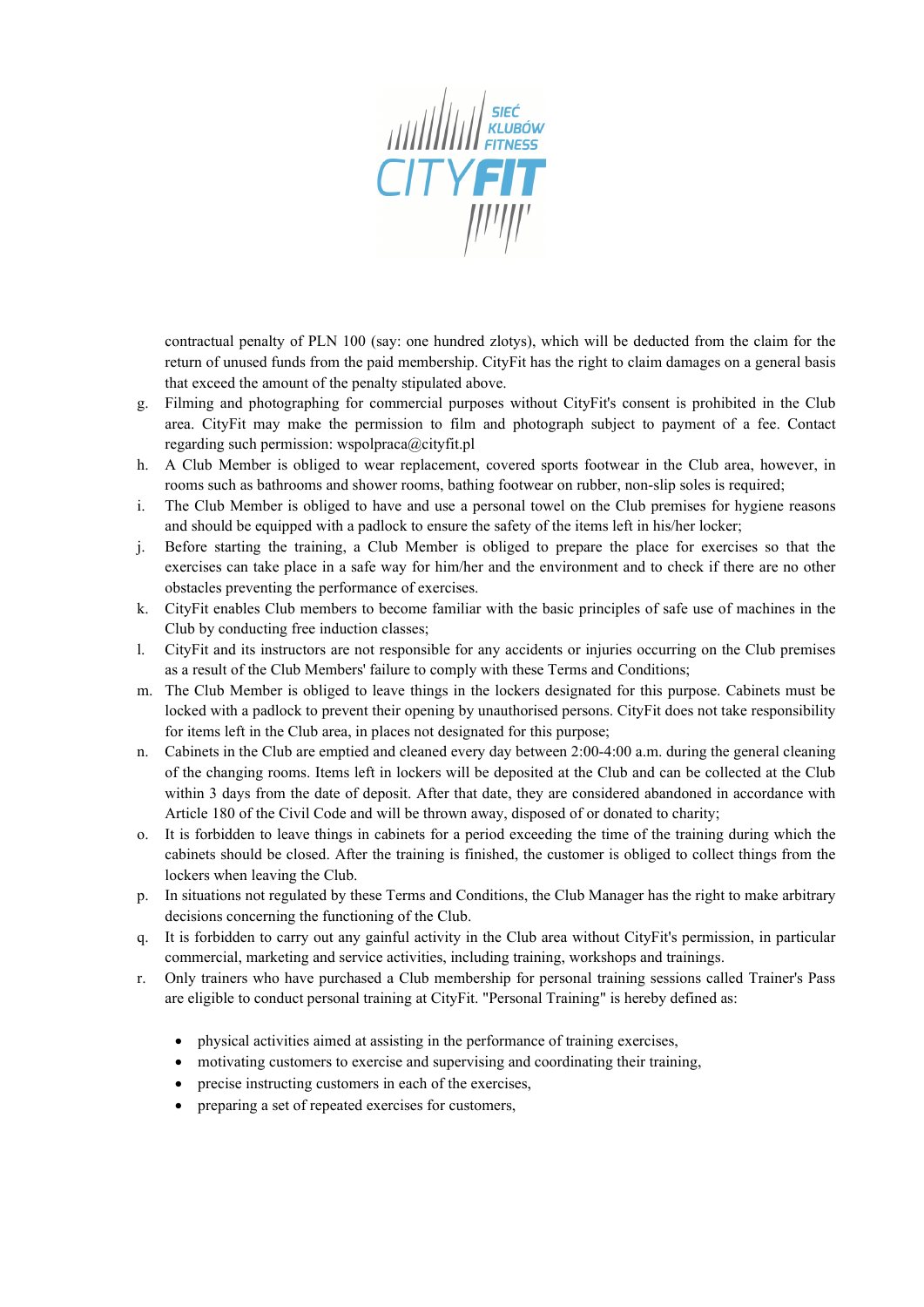

- as well as providing physical exercise instructions for one or more persons (organised groups).
- s. Selling or conducting trainings by other people is prohibited. In the event of a breach of the provisions of this clause or in the event of a Club Member's behaviour contrary to the principles of social conduct or morality, CityFit has the right to terminate the Club Member's membership with immediate effect. Such Club Members are obliged to pay CityFit, within 7 days from the date of losing membership, a contractual penalty of PLN 100 (say: one hundred zlotys), which will be deducted from the claim for the return of unused funds from the paid membership. CityFit has the right to claim damages on a general basis that exceed the amount of the penalty stipulated above.
- t. It is forbidden to wear clothing with clear marking of the following words on the club premises: "trainer", "personal trainer", "accredited trainer", "instructor". These names are reserved exclusively for trainers who work with CityFit and not for trainers who have purchased a trainer's pass. Persons who do not comply with this rule may be asked to leave the club by the manager. If the ban is not respected, CityFit has the right to revoke the club membership status.
- u. Only the persons who have previously booked a room and then paid the relevant fee are entitled to conduct other types of CityFit sports activities, including stage posing classes. Rooms can be booked by contacting: wspolpraca@cityfit.pl
- v. Organized classes
- i. Organized classes are all classes conducted in groups of at least 2 persons.
- ii. Organized classes must be agreed with CityFit in advance and are held according to the rules agreed with a CityFit representative. Contact to discuss details wspolpraca@cityfit.pl.
- iii. One person can conduct a class for a maximum of 15 people in a group.
- iv. An organized group stays in the Club under the supervision of a person conducting organized classes.
- v. If the participants enter an organized class together with a guardian, the guardian is obliged to remain with the group at all times. In such a situation, the guardian's duties also include:
	- acquainting the participants of the organized classes before entering the Club with the terms and conditions in force in the Club,
	- arranging in the manager's office all the formalities related to the entry and exit of participants to the organized classes,
	- controlling the behaviour of participants at organized classes during their stay in the Club, maintaining discipline among participants and preventing the destruction of property or equipment in the Club.
- vi. The group's guardian is responsible for the group members' failure to comply with the applicable terms and conditions and for any damage caused by the group members during their stay in the CityFit Club.
	- w. The Club indicates that the subject of the service is access to the Club and the use of equipment located within the Club. Classes in the Club are technical activities based on a specific technique or technical elements of a sporting nature.
	- x. The Club does not offer activities with music and multimedia tracks during the classes, in the gym, or in the private classes on the Club premises. The presence or absence of music and/or multimedia tracks is not in any way part of the service, and the Club Member declares that the music and/or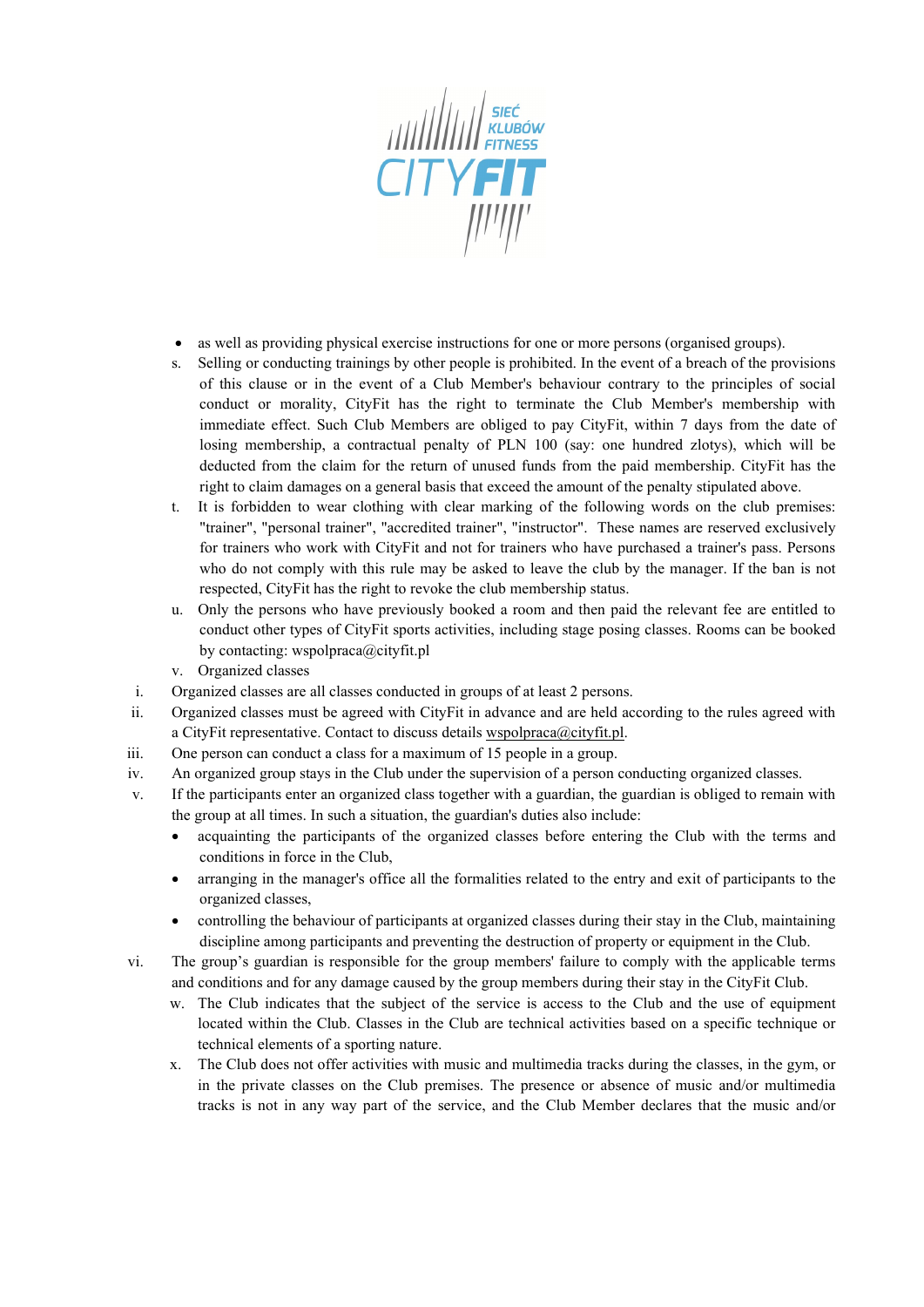

multimedia tracks or their absence does not affect the decision to purchase the membership, and that the Club Member has been informed, that some Club service providers play music or/and multimedia tracks to lift their mood. The Club member shall make such a declaration by reading and accepting the contents of these Terms and Conditions.

- y. Club service providers run technical activities on the Club premises. All rhythmic classes are based on rhythm and timing being clapped out and enumerated, or on voice commands. Any music and/or multimedia tracks played in the background, if any, are only used by the entities in a private manner, in order to make the time between learning the individual moves, sequences of moves or sport and recreational combinations more enjoyable. This is also a way for many entities to soothe the stress when making a presentation before the group.
- z. CityFit indicates that the premises are under video surveillance for safety reasons. The video recording may be used as evidence in the event of any legal dispute.
- aa. The Club premises are fully private and are not a public space with open access. Specific people that meet certain criteria under these Terms and Conditions and at specific times may be present on the Club premises. It is not permitted for third parties to move freely within the Club, regardless of the entity represented. Any attempt to disrupt the operation of service providers within the Club or the Administration shall result in the call of appropriate services to report disruption of the Club operation and harassment. A penalty shall also be imposed each time on any third party disrupting the Club operation in an hourly rate in relation to daily turnover in the Club as compensation for the loss of the proper operation of the Club and the inability to provide services to the Club Members.

#### MEDICAL SERVICES PACKAGE

- 38) As part of its services, CityFit offers for sale the Medicover Medical Services Package. The type and price of medical services offered for sale by CityFit is available on the website [www.cityfit.pl.](http://www.cityfit.pl/) Detailed information on the Medicover Medical Services Package, including the terms and conditions of medical services within the Medical Services Package offered for sale by CityFit, is available  $\underline{w}$  in Appendix No. 1 - General Terms and Conditions of Medical Services.
- 39) Medical services within the Medical Services Package offered for sale by CityFit will be provided by Medicover to Club Members. The conclusion and validity of an agreement for provision of medical services by Medicover within the Medical Services Package depends on the fulfilment of the conditions specified in clauses 32) and 33) below.
- 40) Only a natural person who meets all of the following conditions is entitled to conclude an agreement for provision of medical services by Medicover within the Medical Services Package:
	- i. he/she is a Club Member,
	- ii. he/she is over 18 years old and under 67 years old,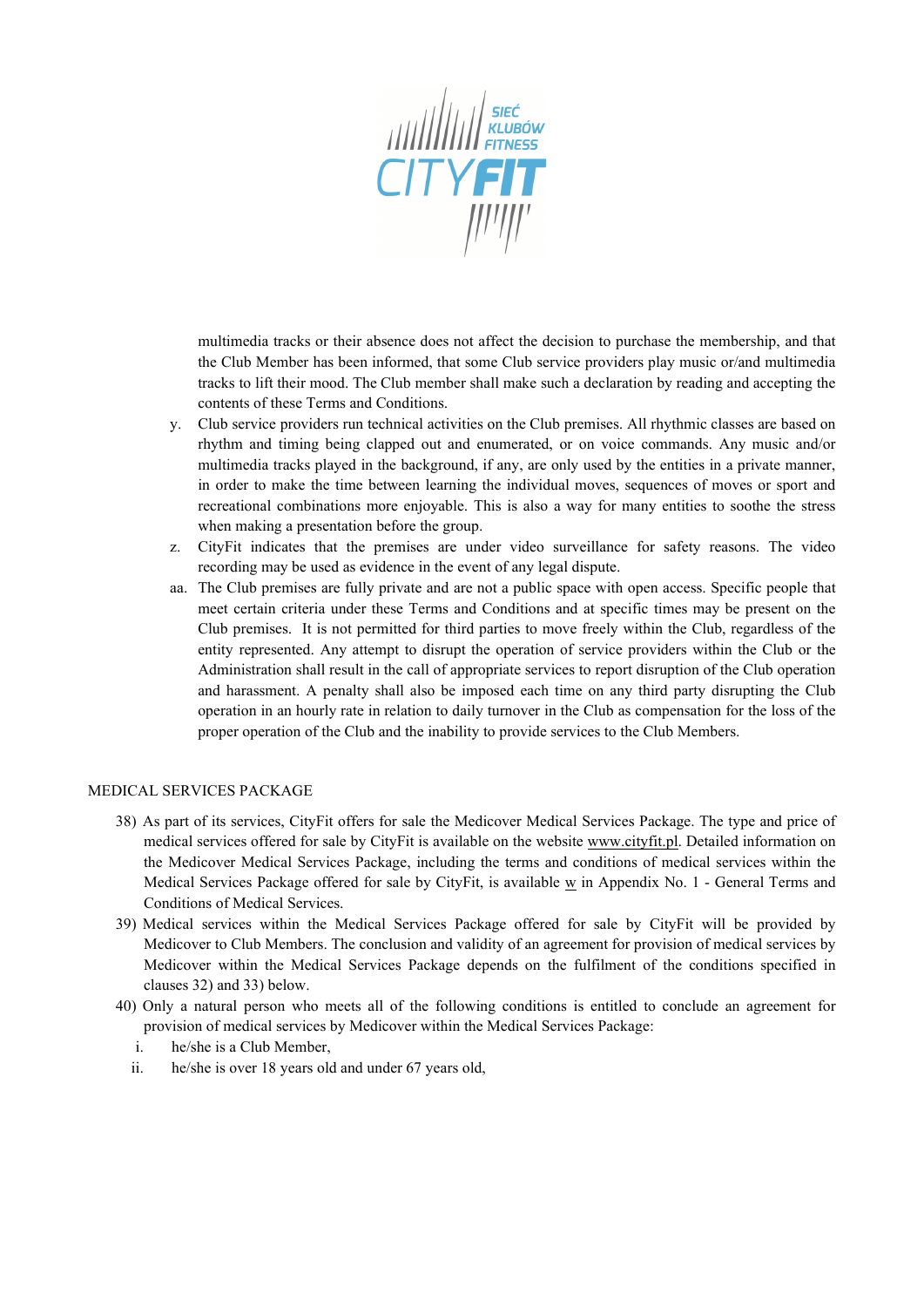

- iii. he/she has an active Standard Pass, Two-Pack Pass, 'Having It All' [Wszystkomający] Pass, Multi-Pack Pass, 365 Pass, or has purchased a package of services called 'MultiZdrowie' [MultiHealth],
- iv. he/she has paid for a given Medical Services Package or for a package of services called 'MultiZdrowie' [MultiHealth], which includes a Medical Services Package, using a payment card via the CityFit website www.cityfit.pl
- 41) An Active Standard Pass, Two-Pack Pass, 'Having It All' [Wszystkomający] Pass, Multi-Pack Pass entitling to conclude an agreement for provision of medical services within the Medical Services Package is the activated Standard Pass, Two-Pack Pass, 'Having It All' [Wszystkomający] Pass, Multi-Pack Pass for which the membership has not been frozen or terminated, which was purchased by a Club Member before using the Medical Services Package or which was purchased by a Club Member together with a Medical Services Package. In the case of the 365 Pass, an active 365 Pass is a Pass that has been purchased by a Club Member together with a Medical Services Package and for which the membership has not been frozen or terminated at a later date.
- 42) The agreement on provision of medical services by Medicover within the Medical Services Package enters into force:
	- i. for the Club Members who purchased a Standard Pass, Two-Pack Pass, 'Having It All' [Wszystkomający] Pass, Multi-Pack Pass or 365 Pass together with the Medical Services Package - on the day of activation of the above-mentioned pass, purchase of a selected Medical Services Package and registration of the purchase and full payment of the Medical Services Package in the CityFit system, and in the case of purchase of a package called 'MultiZdrowie' [MultiHealth] which includes the Medical Services Package - on the day of activation of the package and full payment of the package. After the above steps, the Medical Services Package will be active within 24 hours, with the reservation that Saturdays, Sundays and public holidays do not count towards the above 24 hours, in which case the activation will take place on the next working day,
	- ii. for the Club Members who on the day of purchase of the Medical Services Package had a Standard Pass, Two-Pack Pass, 'Having It All' [Wszystkomający] Pass or Multi-Pack Pass - on the first day of the next settlement period in which the Medical Services Package was purchased and fully paid;
- 43) The agreement on provision of medical services is automatically terminated, with effect as at the end of the Settlement Period, in the case of:
	- i. forfeit of membership due to voluntary resignation of the Club Member from membership, due to non-payment of the Club Member's membership fees for the following period in accordance with clause 6 above, in case the Club Member is deprived of membership by CityFit in accordance with clause 8 above,
	- ii. resignation of a Club Member from the Medical Services Package;

In the case described above, the conclusion of another agreement for the Medical Services Package is possible after 14 months following the date on which the agreement for the provision of medical services was concluded.

44) CityFit is entitled to terminate an agreement for a Medical Services Package concluded for an unspecified period of time after 12 months by giving one month's notice effective at the end of the settlement period if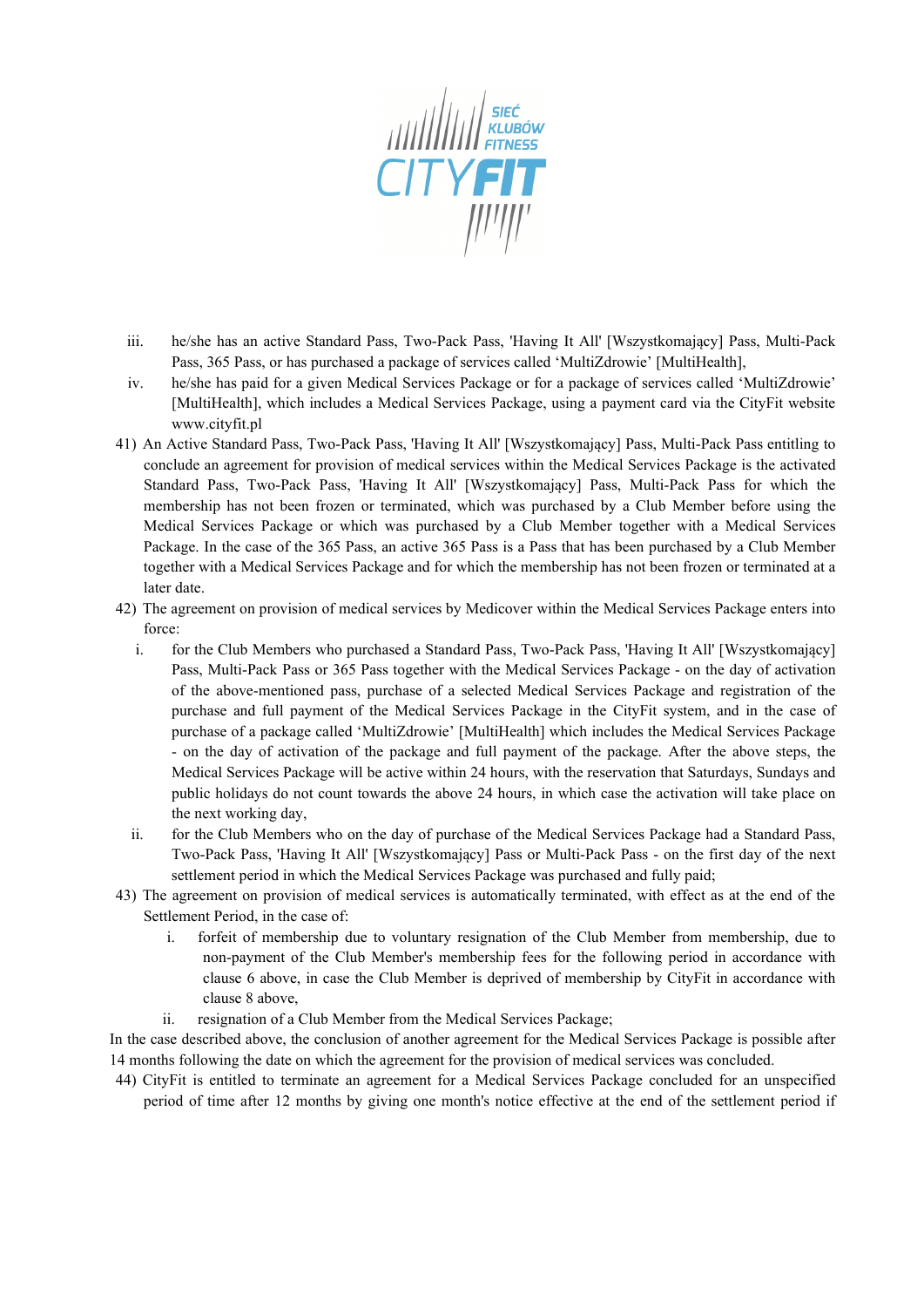

CityFit is unable to provide medical services on the terms and conditions offered at the time of the Club Member's purchase.

- 45) If a Club Member has a frozen membership and during the freeze period makes a purchase of a Medical Services Package, the membership will be automatically unfrozen. The provisions of clause 12 above shall apply mutatis mutandis to automatic unfreezing.
- 46) A Club Member has the right to withdraw from the agreement for a Medical Services Package within 14 days from the date of its conclusion. The reimbursement of the amount paid by the Club Member for the price of the above agreement will be made within 14 days from the day of receiving the declaration of withdrawal from the agreement, provided that the Club Member has not used the services covered by the Medical Services Package and has not made a declaration requesting the commencement of medical services before the expiry of the deadline for withdrawal referred to in the first sentence of this clause. Clause 28 above shall apply mutatis mutandis to the reimbursement of the above amounts.
- 47) The fee for a Medical Services Package may change (i.e., increase) during the term of the Agreement, but not earlier than 12 months after the date of purchase of the Medical Services Package by a Club Member.
- 48) The fee referred to in clause 39 above may be changed in the event of an increase in the prices of the services provided by Medicover on behalf of CityFit to Club Members.
- 49) If the fee referred to in clause 40 above increases, CityFit may decide to increase the fee proportionally to the price increase referred to in clause 40 above.
- 50) CityFit shall inform the Club Member, on a durable medium, in particular in writing or electronically, about the scope of the introduced changes concerning the change of the fee for the Medical Services Package not later than 7 days before the new fee comes into force.
- 51) Before the proposed effective date of the changes in the fee for the Medical Services Package, the Club Member has the right to:
- a) Terminate the Agreement for a Medical Services Package with immediate effect,
- b) Submit an objection without terminating the Agreement for a Medical Services Package, which shall result in expiry of the agreement on the day preceding the date of entry into force of the new fee for a Medical Services Package,
- c) Absence of an objection to the proposed changes shall be deemed as their acceptance.

#### PROTECTION OF PERSONAL DATA AND PRIVACY POLICY

- 52) As of 14.10.2021, the data processing processes are described in the CityFit Group Privacy Policy published at www.cityfit.pl. (The previous sections 53 to 66 of the Terms and Conditions have been deliberately removed and replaced by the above Policy).
- 53) To 66) intentionally deleted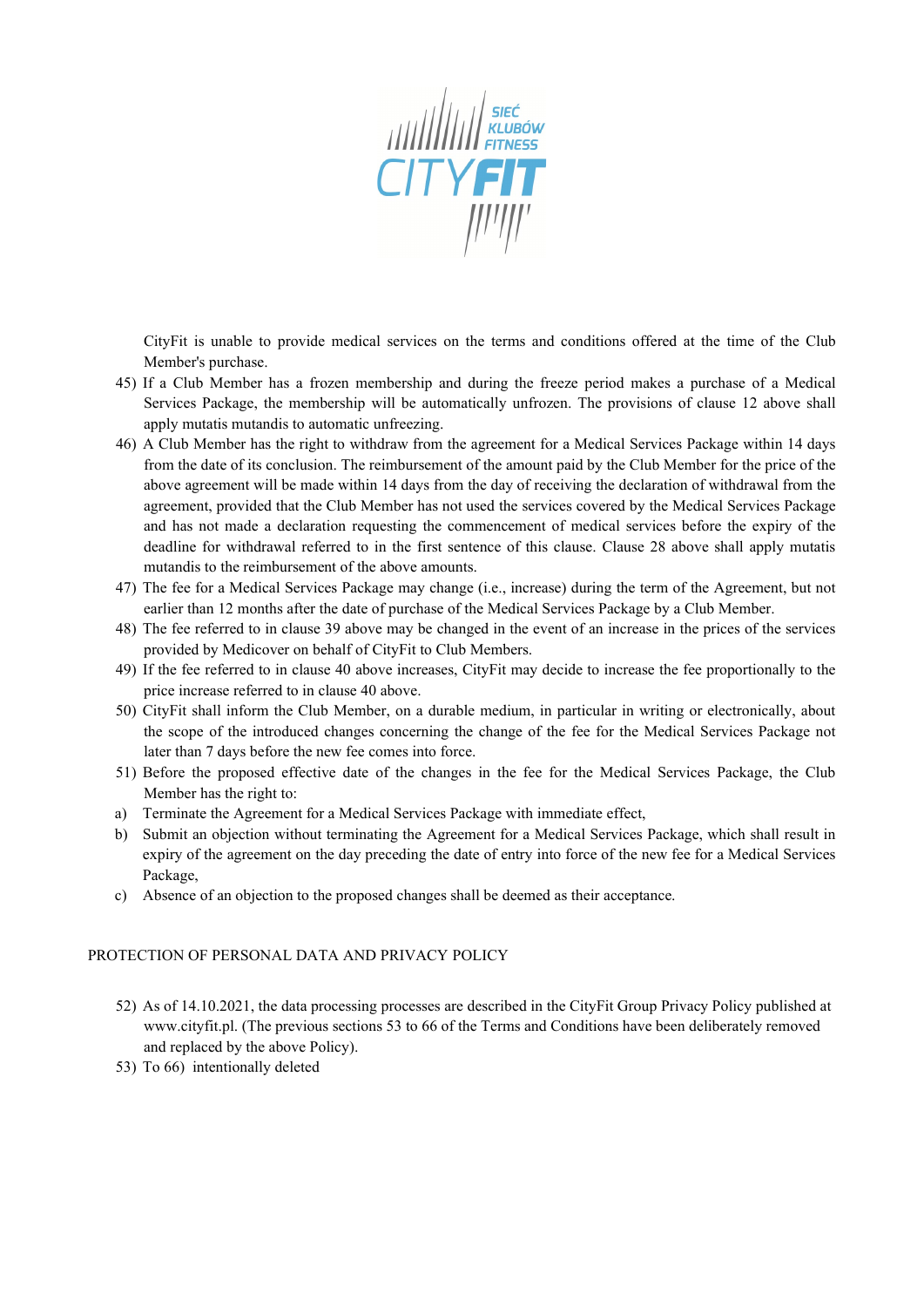

#### MISCELLANEOUS

- 67) CityFit has the right to temporarily refuse to provide services and close the Club facility or any part thereof, in order to carry out maintenance, repair or other activities that prove necessary for the proper functioning of the Club and to provide services of the highest standard.
- 68) CityFit has the right to change, delete content and functions provided on websites including the Customer Zone and to make new content and functions available or to close the website completely at any time. CityFit, taking into account the interests of its Members, will give Members appropriate advance notice of any such major change, in particular any long-term closure of the website. If you have any questions or if you would like to take any action at the time of closing the website, please contact our customer service team via the contact form on <https://cityfit.pl/kontakt/>.
- 69) Before starting to use the Club services for the first time, the customer is obliged to read and comply with these Terms and Conditions, including the Individual Terms and Conditions of the Club. CityFit stipulates that it is not permitted to bring bicycles, scooters etc. into the Club area.
- 70) If the provisions of these Terms and Conditions are violated or the Club Member behaves contrary to the principles of social conduct or morality, CityFit has the right to terminate the Club Member's right to membership with immediate effect. The Club Member indicated above is obliged to pay CityFit, within 7 days from the date of losing membership, a contractual penalty of PLN 100 (say: one hundred zlotys), which will be deducted from the claim for the return of unused funds from the paid membership. CityFit has the right to claim damages on a general basis that exceed the amount of the penalty stipulated above.
- 71) In case of any remarks concerning the functioning of the Club, questions, complaints, complaints or motions, please contact us via the contact form on the website https://cityfit.pl/kontakt/. CityFit undertakes to respond to any suggestions yo+D15u may have within a maximum of 20 working days
- 72) CityFit is entitled to issue a corrective invoice (agreement on the conditions for reducing the tax base) in the event that access to the Club is blocked and the membership fee or the fee referred to in points 6b or 7d. The corrective invoice will be made available in the Customer Zone and will be sent to the address indicated in the registration process.
- 73) These Terms and Conditions shall enter into force on the day of their publication.
- 74) These Terms and Conditions are subject to change. Each Club Member will be informed of the content of changes to the Terms and Conditions by CityFit posting on its website www.cityfit.pl a notice of changes to the Terms and Conditions, including a list of changes to the Terms and Conditions and maintaining this information on this website for at least 7 consecutive calendar days, while Club Members will be additionally notified by CityFit by sending a notice of changes to the Terms and Conditions to the e-mail address indicated by the Club Members. A Club Member has the right to resign from membership within 7 days from the moment of publication.
- 75) Changes to the Terms and Conditions resulting from changes in generally binding legal regulations do not require publication of the changed Terms and Conditions.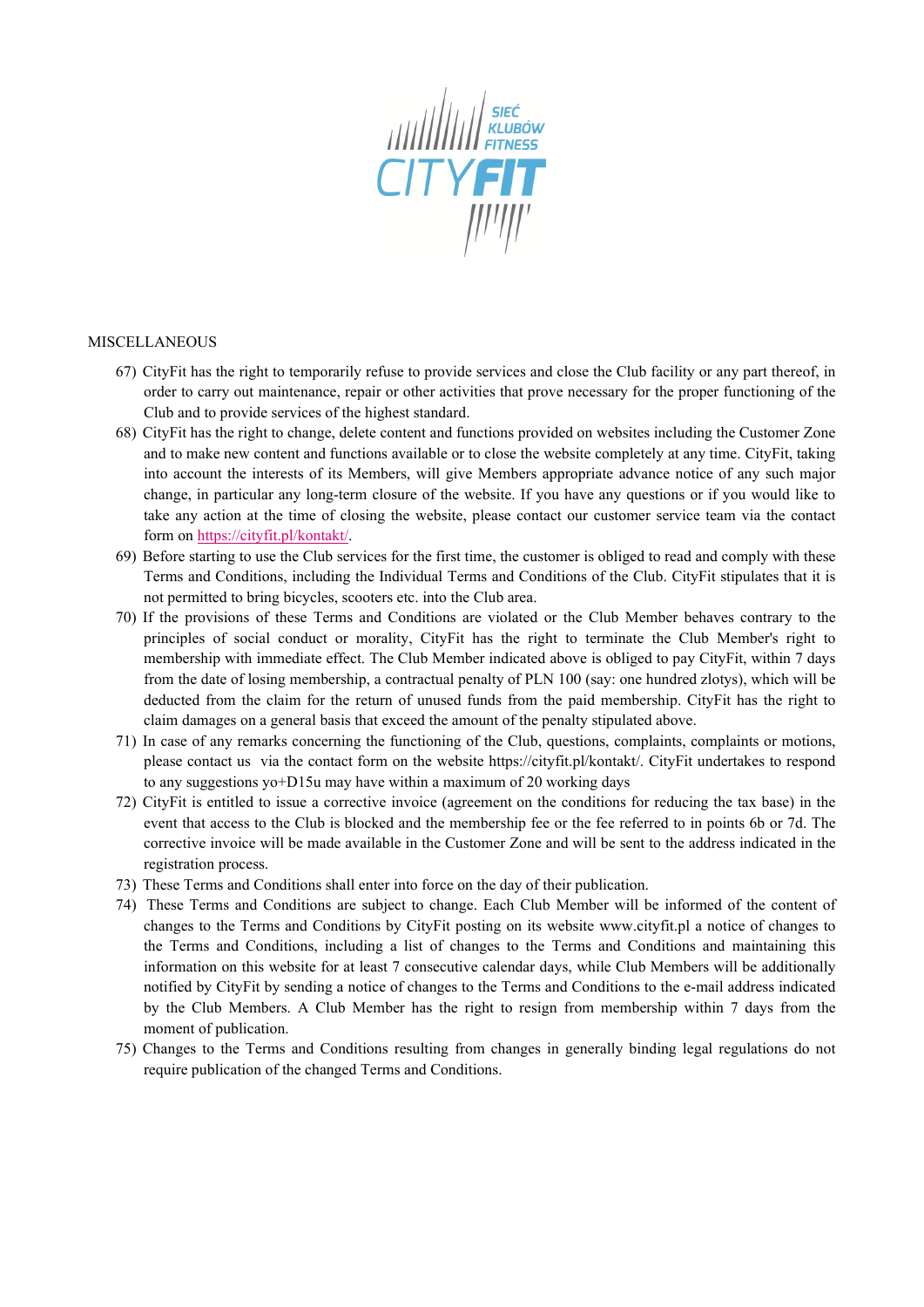

Appendix no. 1 - General Terms and Conditions of Medical Services **§ 1**

# **GENERAL PROVISIONS**

On the basis of these General Terms and Conditions of Medical Services, Medicover Sp. z o.o. with its registered office in Warsaw, Al. Jerozolimskie 96 (hereinafter: Medicover) will provide Medical Services to CityFit Customers. **§ 2**

### **DEFINITIONS OF TERMS**

The terms used in this Agreement are defined as follows:

- **1. Medicover Centre**  a Medical Facility owned by Medicover Sp. z o.o. and/or a Medical Facility that belongs to the franchise network of Medicover Sp. z o.o., excluding Medicover Hospitals
- **2. Customer Service Centre** a hotline where the Customer can book the date and place of medical service provision or obtain information on the provision of medical services.
- **3. Disease** the state of health of the person entitled to medical services which, in accordance with the current state of medical knowledge, requires treatment or diagnosis.
- **4. CityFit** CityFit z o.o. with its registered office in Warsaw at ul. Jana Pawła II 27, Warsaw entered into the Register of Entrepreneurs of the National Court Register kept by the District Court of Warsaw, XII Commercial Division of the National Court Register under KRS number: 0000489476, NIP: 525-257-43-64, REGON: 14700597
- **5. Medicover Hot Line**  24-hour telephone service, within the framework of which the persons entitled to medical services may obtain assistance in the event of Sudden Illness or Accident, in accordance with the scope of the concluded agreement.
- **6. Customer** a natural person concluding an Agreement with CityFit.
- **7. Sudden illness** a disease condition which arose suddenly and unintentionally, during the term of the agreement, directly threatening the life or health of the person entitled to medical services, requiring immediate medical assistance and submission to medical treatment.
- **8. Accident** a sudden event, caused exclusively by an external cause, occurring during the term of the agreement, as a result of which the person entitled to medical services, regardless of his/her will, suffered physical injuries to the body. An Accident dies not include a heart attack, stroke or any other sudden disease. The Scope of Agreement covers the direct consequences of an Accident, i.e., those that occurred and were subject to diagnostics and/or treatment within 7 days from the date of the Accident.
- **9. Medical Service Area** an area where ambulance services and visits to the place of illness are provided. Information about the current medical service area is available on the website **www.medicover.pl** and at the Customer Service Centre.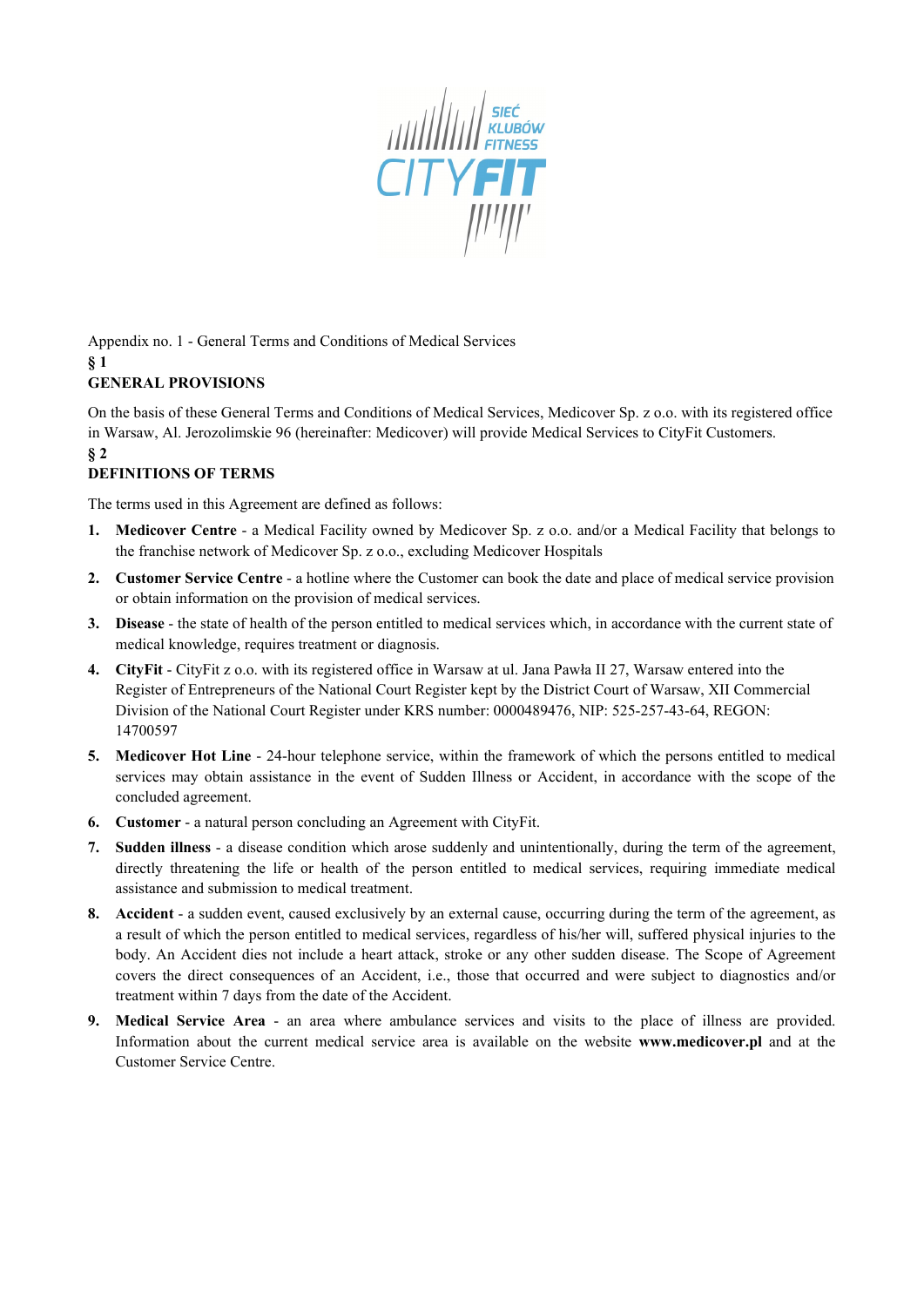

- **10. Medical Facility** an entity, acting in accordance with the law in force in Poland, authorized to provide health services, i.e., a medical entity, a natural person exercising a medical profession, i.e., a person who, under separate provisions, is entitled to provide health services (including a doctor, a nurse, a midwife within an individual practice or an individual specialist practice) and a person who has acquired professional qualifications to provide health services in a specific scope or in a specific field of medicine, a group medical practice, a group practice of nurses or midwives, where the person entitled to medical services may obtain the Medical Service.
- **11. Medicover Medical Facility** Medicover Centres and Medical Facilities with which Medicover Sp. z o.o. concluded cooperation agreements. The list of Medicover Medical Facilities and the scope of Medical Services provided in each of them is available at **www.medicover.pl** and at the phone number of the Customer Service Centre.
- **12. Agreement** an agreement concluded between the Customer and CityFit on the basis of separate arrangements.
- **13. Person entitled to receive medical services** an adult natural person under 65 years of age at the time of concluding the Agreement, being the Customer or a person indicated by the Customer, to whom the Medical Services are to be provided.
- **14. Medical service** medical or diagnostic examination, ambulatory, rehabilitation or hospitalization procedure, necessary from the medical point of view, in accordance with the chosen Scope of Agreement, aimed at maintaining, restoring or improving the health condition of the person entitled to medical services, including preventive actions.
- **15. Medical indications** occurrence of circumstances in which a given procedure conducted for diagnostic and therapeutic purposes is justified from the medical point of view, i.e., based on proven medical knowledge, including in particular the guidelines and standards of procedure. Medical indications may concern the performance of examinations, specialist consultations, prescription of medicines, hospitalization, performance of treatment/procedure, issuance of a certificate of inability to work, prevention, and may also specify the urgency of the action and the conditions of service provision. Medical indications are verified by Medicover.
- **16. Outpatient procedures** diagnostic and therapeutic medical services specified in the relevant Scope of Agreement, performed according to the medical indications, under local or infiltration anaesthesia, in the conditions of the treatment room of the outpatient institution (clinic), taking place on the basis of a referral issued by a physician of the Medicover Medical Facility. The service is not subject to the scope of outpatient procedures and will not be provided within this scope if due to the age or health condition of the person entitled to medical services and the change in the standards of service provision and guidelines for medical procedures, a specialist treatment room or other type of anaesthesia will be necessary for its effective and safe performance. Depending on the conditions necessary for the performance of the service, it will be treated as a highly specialised procedure, a 1 day surgery or a hospital service and can be performed according to the Scope of Agreement.
- **17. Scope of Agreement** medical services to be provided to the person entitled to medical services, as defined separately under the Agreement.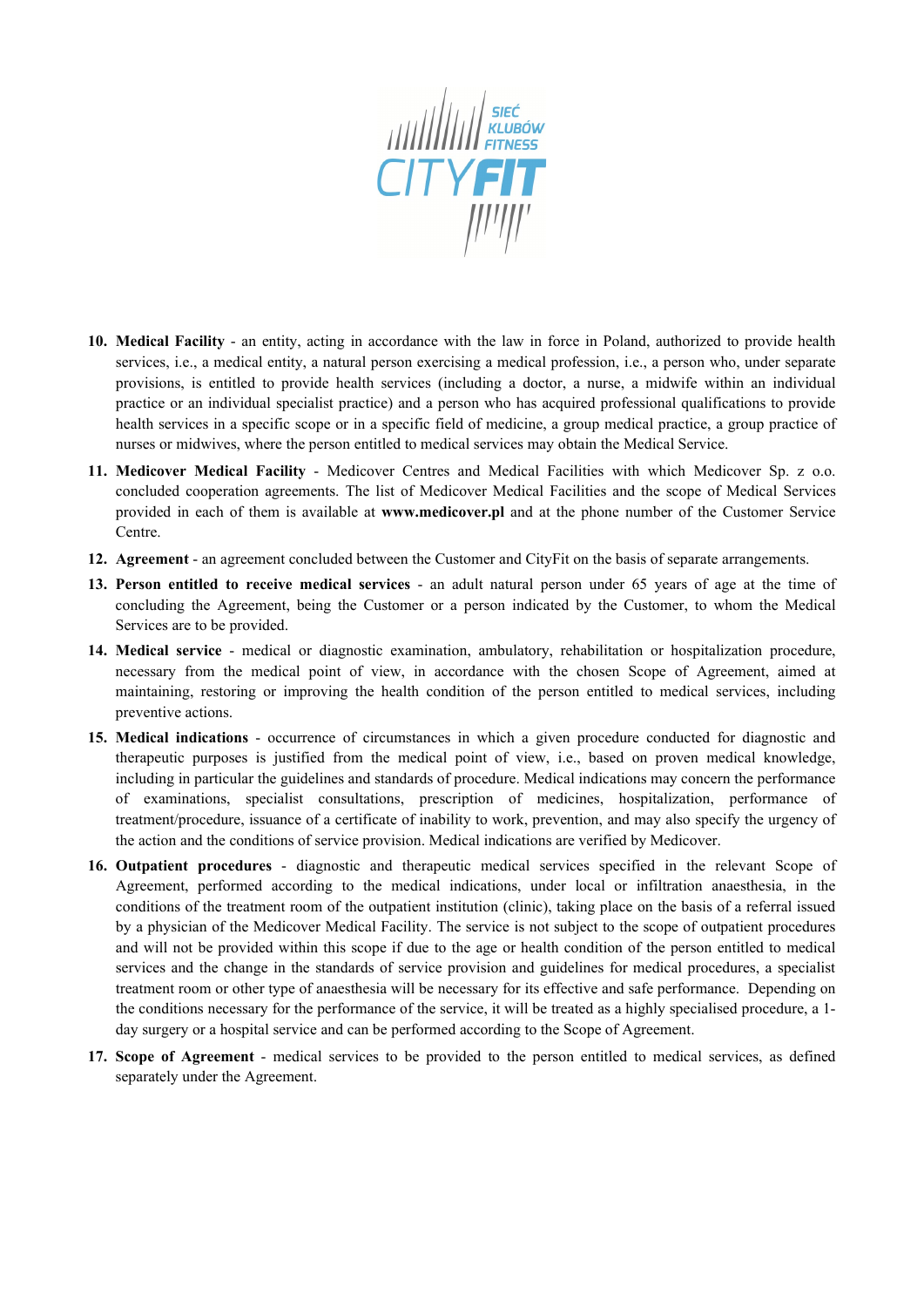

## **§ 3 SUBJECT MATTER AND SCOPE OF AGREEMENT**

- **1.** The performance of the provisions of the Agreement consists in providing the person entitled to medical services with medical services in Medicover Medical Facilities during the term of the Agreement, in accordance with the selected Scope of Agreement and according to the rules specified in the General Terms and Conditions of Medical Services, which are required during the term of the Agreement - provision of medical care.
- **2.** The Scope of Agreement is selected by the Customer separately on the basis of the CityFit offer available at www.cityfit.pl
- **3.** Medicover reserves the right to change Medicover Medical Facilities during the term of the Agreement for the following important reasons:
	- **a)** termination of the agreement with a Medicover Medical Facility,
	- **b**) temporary cessation of activity full or partial cessation of activity of certain entities or organizational units of the Medicover Medical Facility,
	- **c)** deletion of a Medicover Medical Facility from the relevant register in whole or in part,
	- **d)** announcement or order of liquidation, transformation or bankruptcy of a Medicover Medical Facility,
	- **e)** obtaining by a new Medical Facility the status of a Medicover Medical Facility within the meaning of the General Terms and Conditions of Medical Services.

Information about the current Medicover Medical Facilities is available on the website *www.medicover.pl* and at the phone of the Customer Service Centre.

### **§ 4**

### **RESTRICTIONS ON THE EXERCISE OF THE PROVISIONS OF THE AGREEMENT**

- **1.** Medicover is not responsible/does not provide medical services if the medical service concerning the persons entitled to medical services is a result or is caused by:
	- **a)** HIV infection or AIDS,
	- **b**) diagnosis, treatment, procedure or operation related to gender reassignment,
	- **c)** diagnosis, treatment, procedure or operation in the scope of:
		- **i.** dentistry, maxillofacial surgery (excluding services included in the Medical Care Programme),
		- **ii.** plastic and/or reconstructive surgery (except for absolute medical indications where failure to perform the procedure may pose a threat to physical health or life),
		- **iii.** aesthetic medicine or cosmetics, including when the performance of the above procedures was related to the treatment of consequences of an accident, regardless of the date of its occurrence,
	- **d)** chronic dialysis treatment,
	- **e)** provision of treatment that is medically recognised as experimental or of unproven efficacy,
	- **f)** intentional self-inflicted injuries, suicide attempts or exposure to unnecessary danger beyond saving the life of another human being,
	- **g)** being under the influence of drugs or other intoxicants or being in the state of intoxication within the meaning of the Act on Upbringing in Sobriety and Counteracting Alcoholism of 26 October 1992,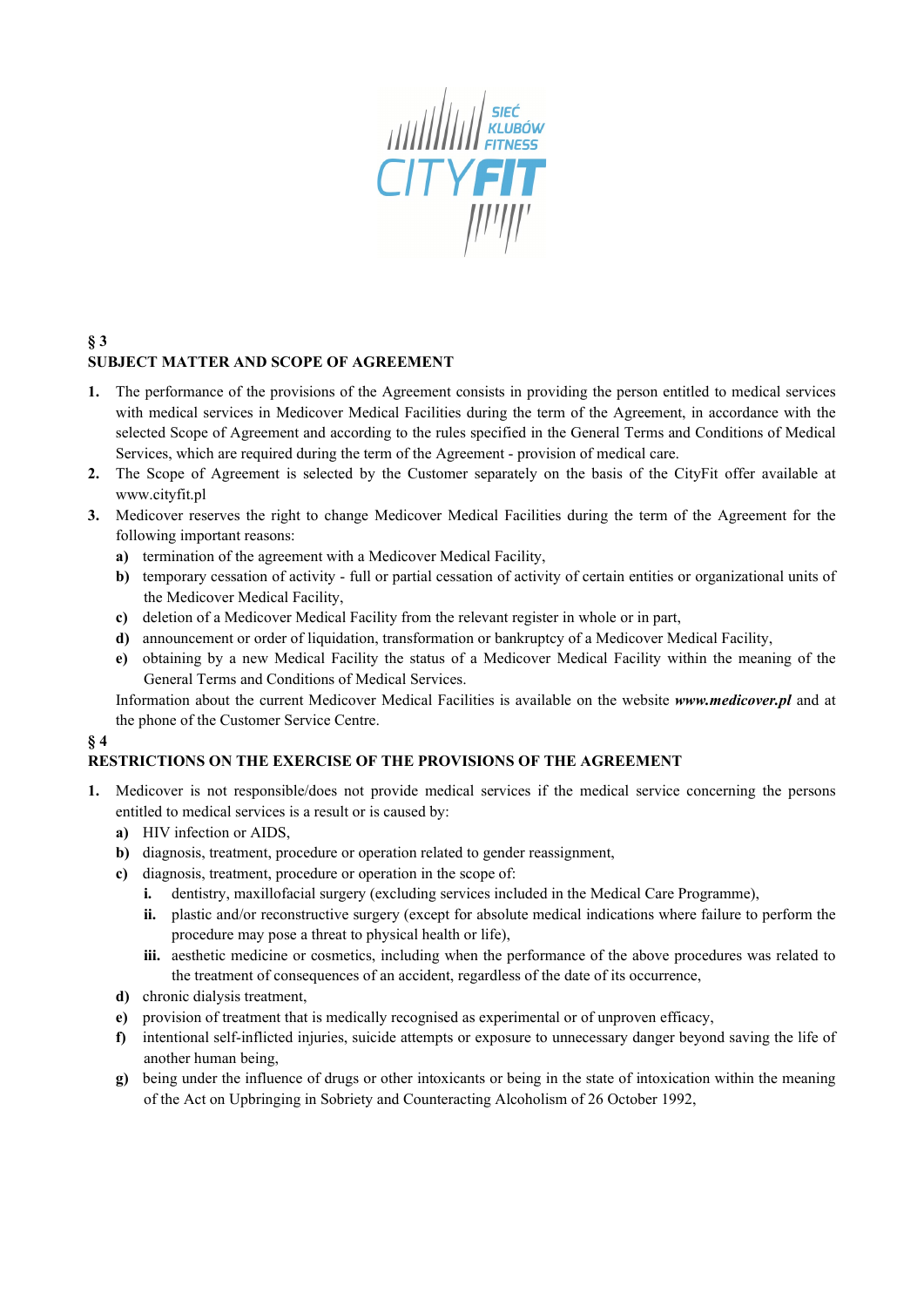

- **h)** being under the influence of medication restricting the ability to drive a motor vehicle or to operate machinery and equipment in so far as, according to the information provided by the manufacturer of the medication, its use affects the ability to drive a motor vehicle or any other vehicle, if the person entitled to receive medical services did not have the right to drive it or if the documents confirming such right were temporarily or permanently detained, in accordance with the applicable regulations, and if the vehicle did not meet the requirements resulting from separate regulations concerning its use, i.e., if the vehicle was not admitted to traffic, and in the case of vehicles subject to registration - if it did not have a valid MOT certificate,
- **i)** accident or illness resulting from military service and/or paramilitary units, acts of war, participation in peacekeeping or stabilization missions, acts of terror or active participation of the person entitled to medical services in riots, unrest or acts of violence, or during martial law, emergency or natural disaster,
- **j)** practising amateur or competitive extreme sports, i.e., sports with a high probability of injury, requiring aboveaverage physical or mental abilities and adequate preparation, in particular related to:
	- **i.** the use of aircraft (aircraft, balloons, gliders, paragliders).
	- **ii.** the use of parachutes, hang gliders, including those equipped with engines,
	- **iii.** speleology and cave exploration,
	- **iv.** practising any kind of martial arts,
	- **v.** diving with specialist equipment, rafting, surfing, windsurfing, kitesurfing
	- **vi.** car and motorcycle racing,
	- **vii.** motor and motorcycle sports, skiing and racing on water scooters, quad biking,
	- **viii.** mountain biking, bob-sleighing,
	- **ix.** rope jumping, bungee jumping, ski jumping,
	- **x.** climbing mountain climbing, rock climbing, ice climbing, Himalayan climbing,
	- **xi.** skiing and snowboarding except for recreational activities on designated routes,
	- **xii.** equitation except for recreational use,
	- **xiii.** hunting,
	- **xiv.** running over a distance of more than 10 km.

Within the meaning of these General Terms and Conditions of Medical Services, practising extreme sports is also understood as undertaking or performing such an activity once only or participating in sports competitions of the aforementioned nature.

- **k)** treatment in spa hospitals, sanatoriums,
- **l)** detoxification after use of drugs or other intoxicants, tobacco or alcohol,
- **m)** an epidemic declared or confirmed by the relevant public authorities,
- **n)** diagnosis and treatment of infertility, including in particular the use of assisted reproductive methods (diagnostic tests carried out for this purpose),
- **2.** Medicover does not bear the costs of purchase of medicines, prostheses, implants, pacemakers, pacemakers, heart pacemakers, valves, lenses, corrective devices (including purchase of optical glasses and contact lenses).
- **3.** Due to medical developments or changes in the standard of medical services (resulting from the assessment of patient safety and reduction of the risk of complications) and medical procedures and laboratory testing methods,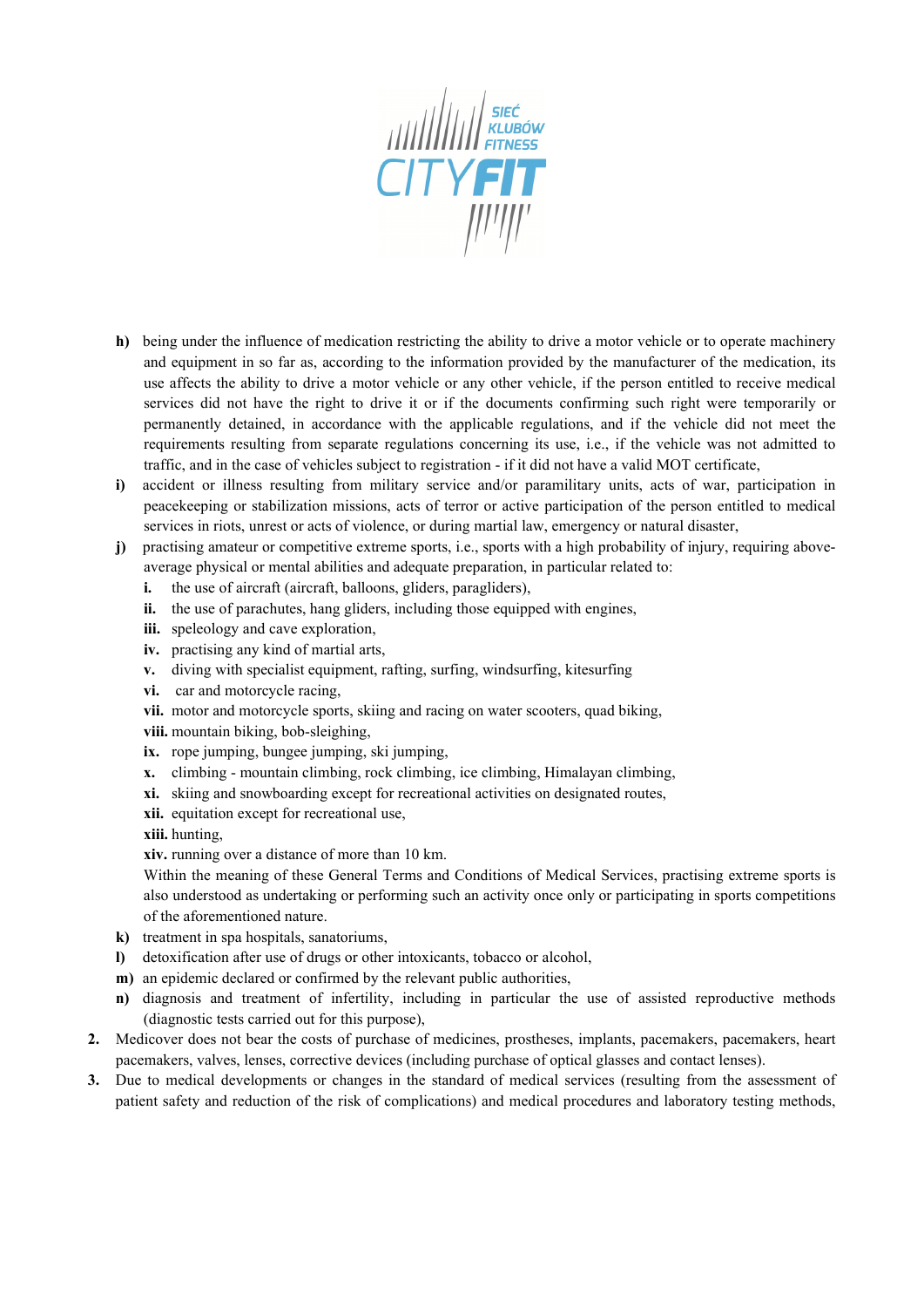

the name or method of provision of services available under the Scope of Agreement may change. In the event that new medical services (including vaccines) emerge which will be provided in connection with the extension of the scope of benefits, these services will not be available within the Scope of Agreement.

#### **§ 5 BENEFITS**

- **1.** The entitled person is entitled to the Medical Services justified from the medical point of view, covered by the selected Scope of Agreement.
- **2.** Medicover has the right to refuse to provide the benefit if the person entitled to medical services, in accordance with the current state of medical knowledge, does not require the provision of a Medical Service or its performance would cause a threat to the health or life of the person entitled to medical services.
- **3.** In order to obtain a Medical Service, the person entitled to medical services should:
	- **a)** contact the Customer Service Centre or a selected Medicover Medical Facility in person, by phone or via other communication channels provided by a given Medicover Medical Facility,
	- **b)** agree on the date of performance of the Medical Service and arrive at the Medicover Medical Facility on the agreed date or inform this Facility about the resignation from the medical service not later than 6 hours before the date of its performance,
	- **c)** present an identity document with a photograph at the Medicover Medical Facility to confirm the identity of the person entitled to medical services; Medicover reserves that if the identity of the person entitled to medical services cannot be identified, the Medicover Medical Facility may refuse to provide the Medical Service, except in the case of a life-threatening condition of the person entitled to medical services,
	- **d)** obey the terms and conditions of Medicover Medical Facility and follow the instructions and instructions received from its staff.

# **§ 6 LIABILITY**

- **1.** Medicover's liability for the services provided shall expire:
	- **a)** upon expiration or termination of the Agreement regardless of the cause,
	- **b**) in the event of the Customer's death, on the next business day after Medicover receives the information,
	- **c)** in relation to a specific person entitled to medical services: in the event of the death of the person entitled to medical services, on the next business day after Medicover receives the information, on the last day of the agreement, when the person entitled to medical services reached the age of 65.

### **§ 7 HANDLING OF COMPLAINTS AND GRIEVANCES**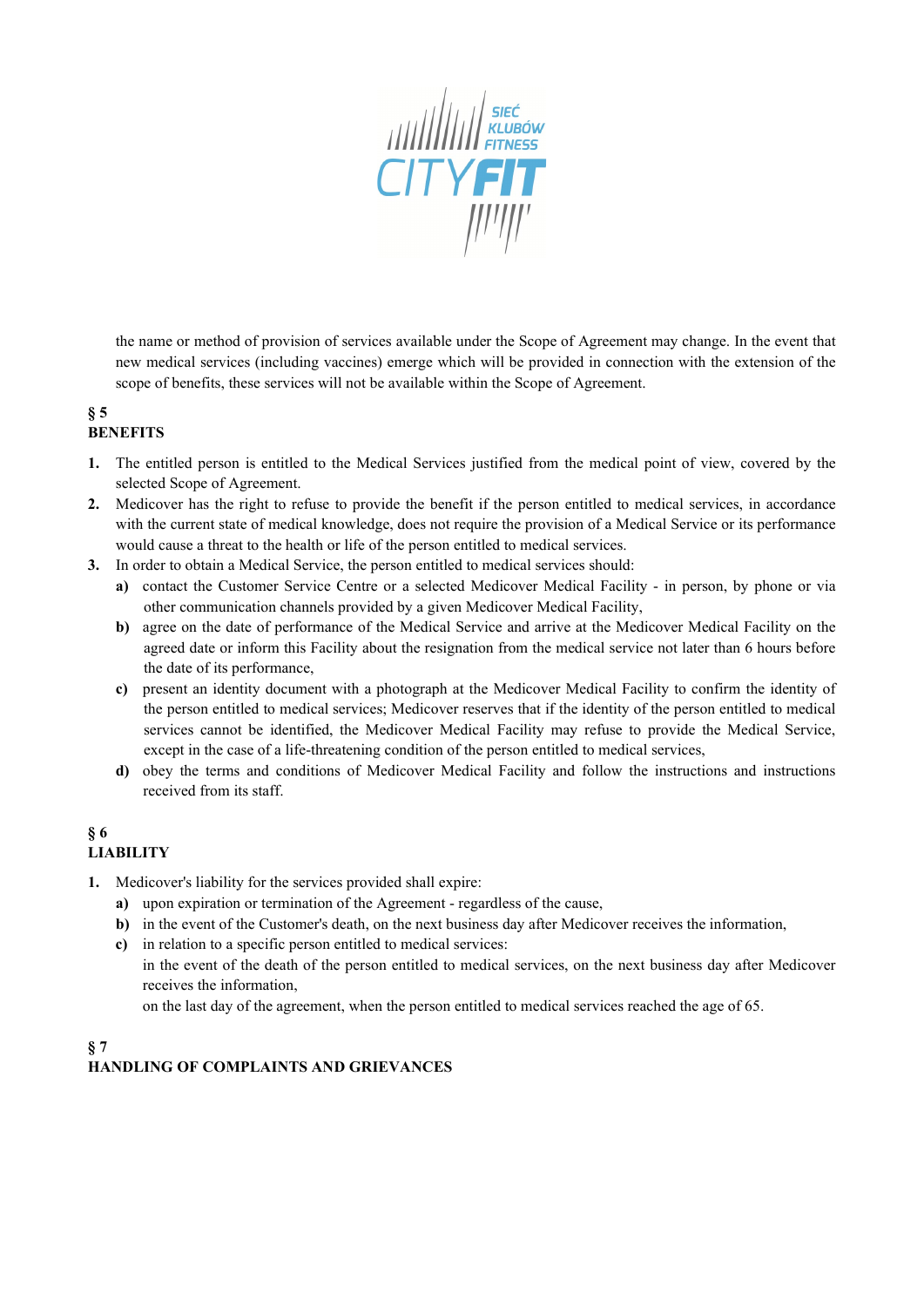

- **1.** Any grievances, applications and complaints concerning the provision of Medical Services, including in particular their quality, availability and timeliness, should be directed by the Customer directly to Medicover.
- **2.** Complaints addressed to Medicover shall be considered within 30 days of their receipt, and the person who submitted them shall be informed about the manner of their consideration immediately after their consideration.

### **§ 8 INFORMATION CLAUSE**

| Information relating to the processing of personal |                                            |
|----------------------------------------------------|--------------------------------------------|
| data                                               |                                            |
| Data                                               | Medicover Sp. z o. o, Al. Jerozolimskie    |
| Controller                                         | 96, 00-807 Warsaw                          |
| <b>Purposes of</b>                                 | coverage by a medical care agreement,      |
| processing                                         | provision of medical services, provision   |
|                                                    | of non-medical services (in particular     |
|                                                    | selection of glasses and corrective        |
|                                                    | lenses), direct marketing of data          |
|                                                    | controller's own<br>services (including    |
|                                                    | profiling), financial settlements and debt |
|                                                    | collection, complaint handling, archiving  |
|                                                    | and statistics.                            |
| Legal                                              | legal obligation, medical care agreement,  |
| grounds for                                        | non-medical services agreement, our        |
| processing                                         | legitimate interest                        |
| Data                                               | entities processing personal data on       |
| importers                                          | behalf of the data controller, entities    |
|                                                    | authorized by law, entities authorized by  |
|                                                    | you                                        |
| Data                                               | the entity that has concluded a medical    |
| sources and                                        | care agreement (refers to persons for      |
| data                                               | whom services are provided under group     |
| outputs                                            | contracts), the natural person who has     |
|                                                    | concluded a medical care agreement and     |
|                                                    | non-medical care agreement.                |
|                                                    |                                            |
| <b>Rights</b>                                      | the right to object to the processing for  |
| relating to                                        | marketing purposes, the right to object to |
| the                                                | the processing on grounds of special       |
| processing                                         | circumstances, the right to data           |
| of data                                            | portability, the right of access to data,  |
|                                                    | other rights referred to in the detailed   |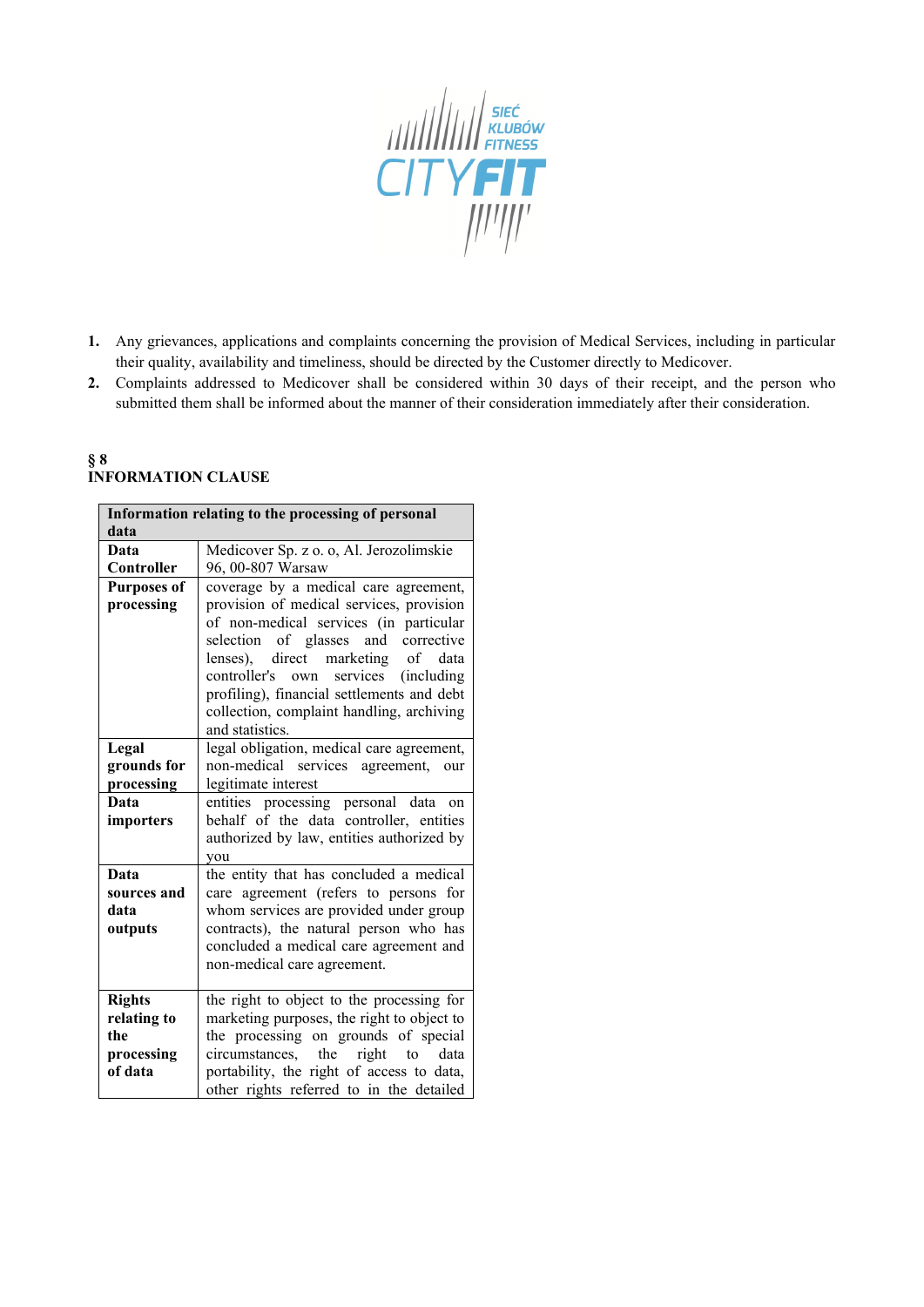

information on the processing.

**Detailed information on the processing of personal data by Medicover Sp. z o.o., Al. Jerozolimskie 96, 00-807 Warsaw**

### **1. Personal Data Controller:**

The controller of your personal data will be Medicover Sp. z o.o., Al. Jerozolimskie 96, 00-807 Warsaw (hereinafter: us). You can contact us as follows:

- by mail to the address: Dział Obsługi Klienta [Customer Service Department]

Medicover Sp. z o. o, Al. Jerozolimskie 96, 00-807 Warsaw

- via the contact form on the website [www.medicover.pl](http://www.medicover.pl/)
- by e-mail: dok@medicover.pl
- by phone: 500 900 500

#### **2. Data Protection Officer**

We have appointed a Data Protection Officer. This is the contact person for all matters concerning the processing of personal data and the exercise of rights related to the processing of data.

You can contact the Data Protection Officer as follows:

- by mail to the address: Al. Jerozolimskie 96, 00-807 Warsaw
- by e-mail: IOD@medicover.pl

#### **3. Purposes of the processing of your personal data and the legal basis of the processing**

We will process your personal data to:

- **a)** put you under a medical care agreement,
- **b**) provide you with non-medical services such as selection of glasses and corrective lenses,
- **c)** make settlements on account of the conducted business activity,
- **d)** handle any received complaints,
- **e)** deliver materials promoting the data controller's own products and services,
- **f)** archive your data in accordance with the law,
- **g)** ensure the safety of persons and property (video monitoring of the clinic).

Legal basis for processing your data:

- **h)** medical care agreement
- **i)** agreement for provision of non-medical services,
- **j)** a legitimate interest in direct marketing of the data controller's own services (including profiling) and the recovery of claims, as well as ensuring the security of persons and property,
- **k)** provisions of law.
- **4. Information on profiling**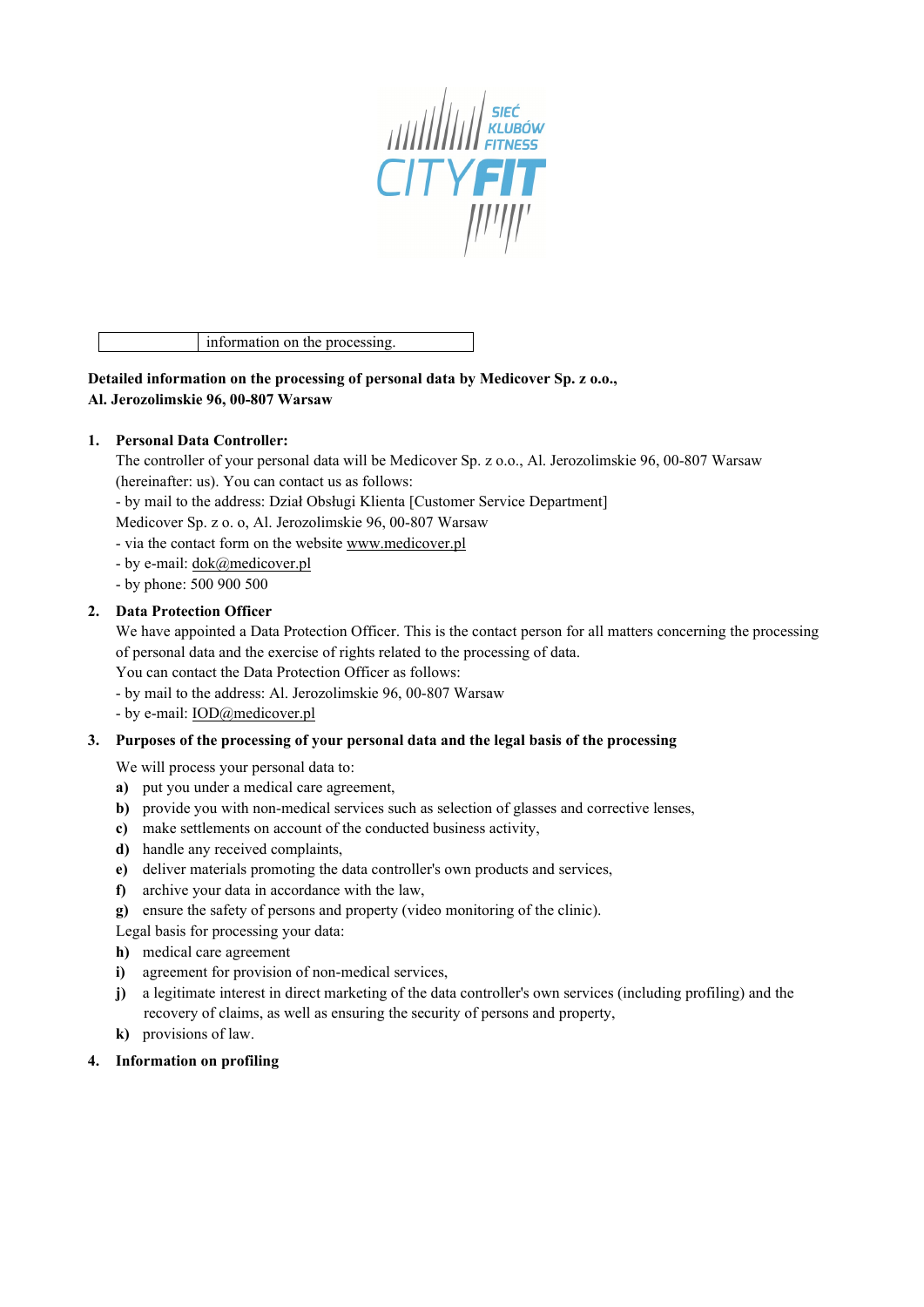

Based on your personal data, we perform profiling, i.e., automatic assessment of certain personal factors concerning you.

We perform profiling in order to select appropriate communication and promotional materials for the data controller's activity. Based on your profile, we will select the appropriate content for your informational and promotional materials.

For profiling we use the following data: patient number, name, surname, age, sex, language, date of birth, city, visited institutions, type of product purchased, source of data. Moreover, while profiling, we take into account statistical data concerning behaviour on websites and mobile applications, use of the Medicover Online patient website and the preferences expressed in Medicover Polska websites and applications.

#### **5. Period of storage of your personal data**

We shall keep the data that we process on the basis of a medical care agreement for the provision of medical and non-medical services for the time specified by the medical care agreement, legal regulations, and in the legitimate interests of the data controller (marketing, including profiling) until an objection is lodged.

#### **6. Importers of your personal data**

We will pass on your personal data to:

- 1) entities processing data on behalf of the data controller,
- 2) entities authorized by law,
- 3) entities authorized by you.

#### **7. Your rights relating to the processing of personal data**

You have the following rights in relation to the processing of your personal data:

- **a**) the right to object to the processing of data for marketing purposes as we process your data for marketing purposes on the basis of a legitimate interest,
- **b)** the right to object to the processing of data on grounds of a special situation in cases where we process your data on the basis of our legitimate interest,
- **c)** the right to access your personal data,
- **d)** the right to request the rectification of your personal data,
- **e)** the right to request the deletion of your personal data only if we are not legally obliged to process it,
- **f)** the right to request that the processing of your personal data be limited,
- **g)** the right to transfer your personal data, i.e., the right to receive your personal data from us, in a structured, machine-readable, commonly used IT format. You may transfer this data to another data controller or request that we transfer your data to another data controller. However, we will only do so if such a transfer is technically possible.

To exercise these rights, please contact us or our Data Protection Officer (contact details in clauses 1 and 2 above).

#### Right to lodge a complaint with the authority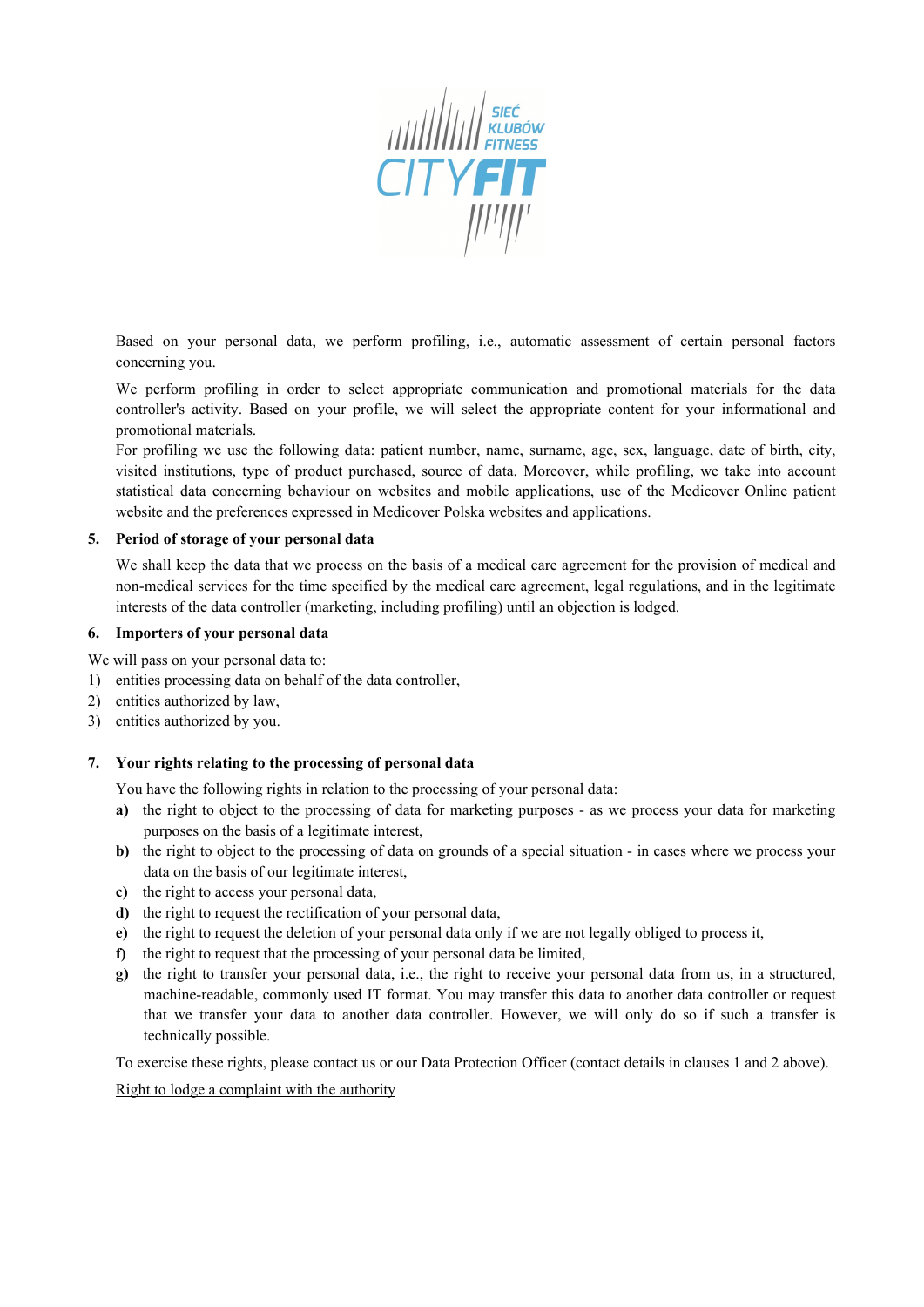

You also have the right to lodge a complaint with the supervisory authority dealing with personal data protection, i.e., the President of the Office for the Protection of Personal Data.

#### **8. Obligation to provide data**

Receipt of personal data was required to provide coverage by the medical care agreement and it was a statutory requirement.

# **§ 9 MISCELLANEOUS**

- **1.** All notices and statements addressed to Medicover should be submitted in writing against a receipt or sent by registered mail or by e-mail to the following address:  $d$ ok@medicover.pl
- **2.** All notices and statements will be addressed to the Customer and/or the persons entitled to medical services in writing and sent by ordinary or registered letter, to the mailing address of the Customer and/or the person entitled to medical services or by e-mail to the address provided by the CityFit Customer.

These General Terms and Conditions of Medical Services become effective on 22 November 2018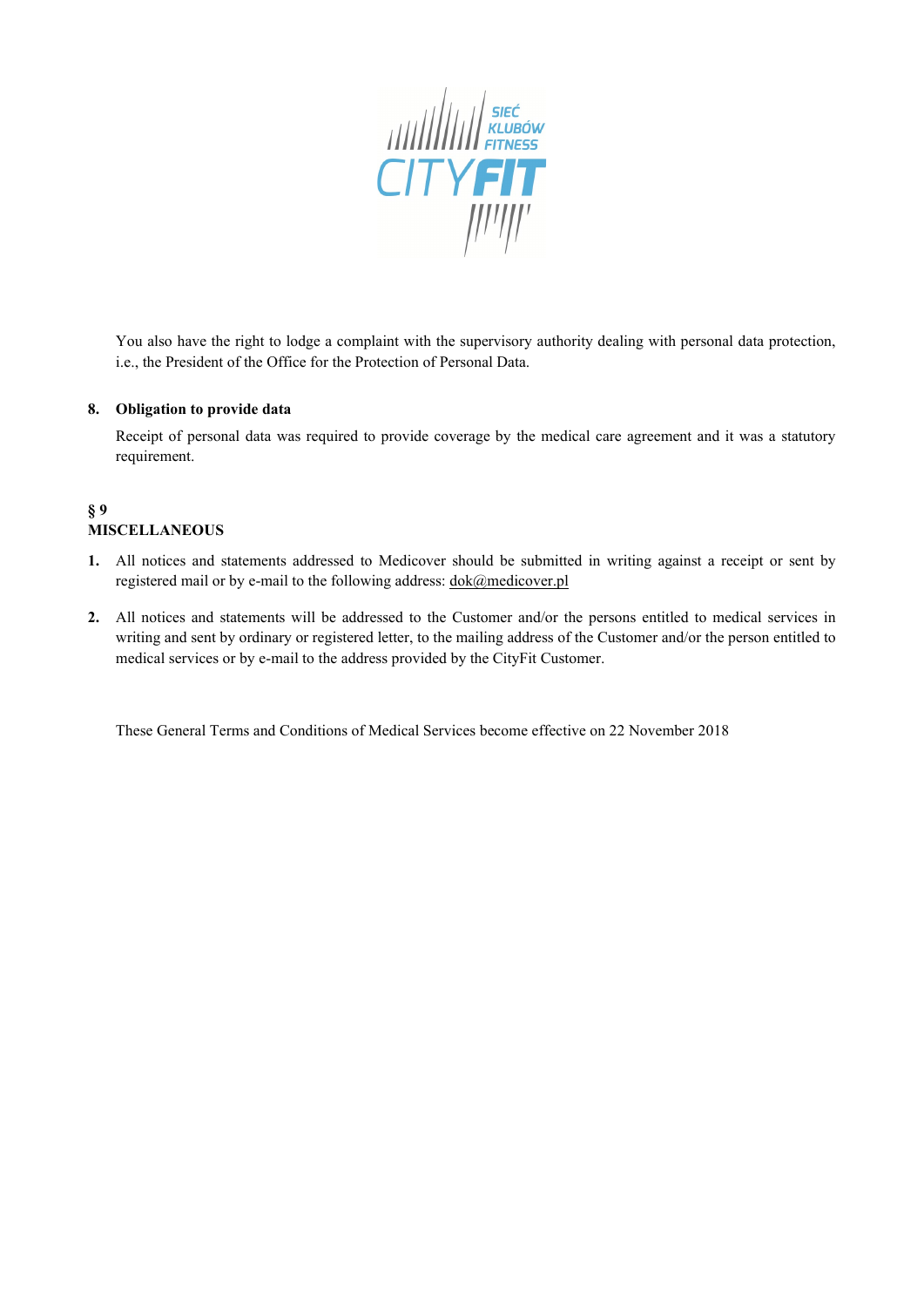

**Appendix No. 2 - removed**